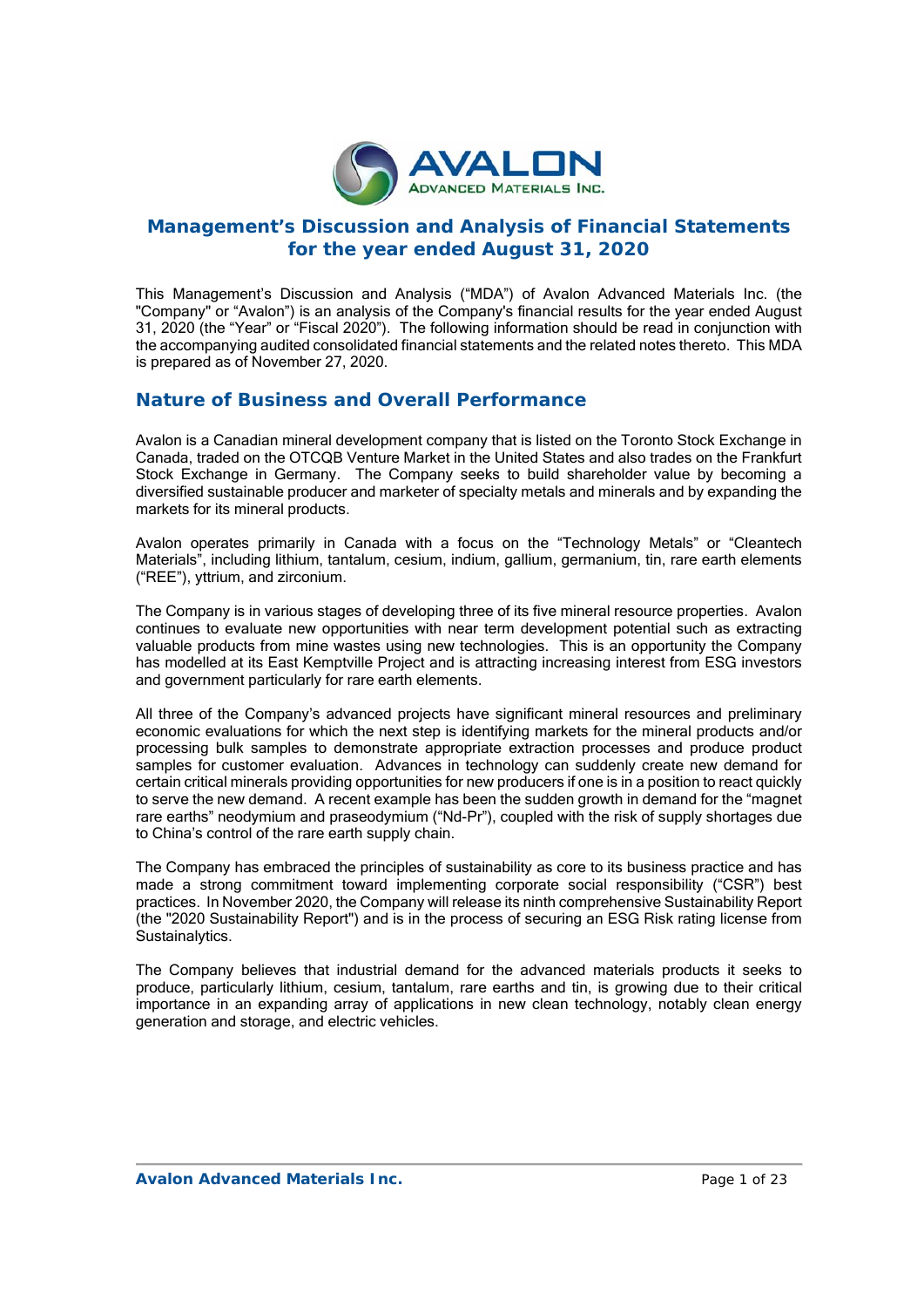# **Selected Annual Information**

The following selected financial data for each of the three most recently completed fiscal years are derived from the audited annual financial statements of the Company, which were prepared in accordance with International Financial Reporting Standards ("IFRS"), as issued by the International Accounting Standards Board ("IASB").

| For the Years Ended August 31,                                          | 2020        | 2019        | 2018        |
|-------------------------------------------------------------------------|-------------|-------------|-------------|
|                                                                         | S           | S           |             |
| Revenue                                                                 | 134,138     | 53,023      | 61,777      |
| Net Loss before discontinued operations                                 | 5,367,264   | 3,386,335   | 3,240,744   |
| Net Loss before discontinued operations, per share<br>basic and diluted | 0.016       | 0.012       | 0.015       |
| Net loss                                                                | 5,367,264   | 3,386,335   | 3,240,744   |
| Net loss, per share basic and diluted                                   | 0.016       | 0.012       | 0.015       |
| <b>Total assets</b>                                                     | 116,597,484 | 124,012,322 | 121,932,188 |
| Total long term liabilities                                             | 1,052,001   | 1,463,794   | 3,768,171   |
| Cash dividends                                                          |             |             |             |

The Company has recorded losses in each of its three most recently completed fiscal years and expects to continue to record losses until such time as an economic mineral deposit is developed and brought into profitable commercial operation on one or more of the Company's properties, or is otherwise disposed of at a profit. Since the Company has no ongoing revenue from operations, annual operating losses typically represent the sum of business expenses, any impairment losses recognized on its mineral properties and adjustments to the fair value for the derivative liabilities and convertible redeemable preferred shares. The Company may increase or decrease its level of business activity in coming years and if it does, investors can anticipate that the Company's annual operating losses will also increase or decrease until an economic operation is brought into profitable commercial production, or one or more of the Company's properties are disposed of at a profit.

# **Resource Development Activities**

Expenditures on resource properties for Fiscal 2020 totalled \$635,546, a 38% decrease from the level of expenditures for the year ended August 31, 2019 ("Fiscal 2019") which totaled \$1,031,100. Of these expenditures, 79% were incurred on the Separation Rapids Lithium Project, 13% were incurred on its East Kemptville Project, 5% were incurred on the Nechalacho Project and 3% were incurred on the Lilypad Cesium-Tantalum Project. Expenditures on the Separation Rapids Lithium Project were at a similar level totaling \$503,191 in Fiscal 2020 compared to \$511,188 in Fiscal 2019. Expenditures on the East Kemptville Project decreased to \$83,633 from \$315,087 in Fiscal 2019, due to reduced activity on the Project in 2020. Expenditures on the Nechalacho Project decreased to \$30,340 from \$201,097 in Fiscal 2019, following the completion of the purchase and sale agreement with Cheetah Resources Pty Ltd. ("Cheetah") on the Upper Zone in December 2019.

Resource property expenditures for the three months ended August 31, 2020 (the "Quarter") totalled \$154,717, a similar level of expenditures as in the comparative quarter in 2019 (\$156,856). However, the Company had spent a significant portion of its efforts in the comparative quarter in 2019 assisting Cheetah with its work program on the Nechalacho Project, for which it was reimbursed. Of these expenditures, 90% were incurred on the Separation Rapids Lithium Project, 3% were incurred on the East Kemptville Project, 1% were incurred on the Nechalacho Project and 6% were incurred on the Lilypad Cesium-Tantalum Project.

No properties were abandoned during the year but during the Quarter the Company recorded an impairment loss of \$5,587,210 on its East Kemptville Project. During Fiscal 2019, the Company abandoned three peripheral exploration licences surrounding the East Kemptville Special Licence and wrote off the related costs of \$639,034.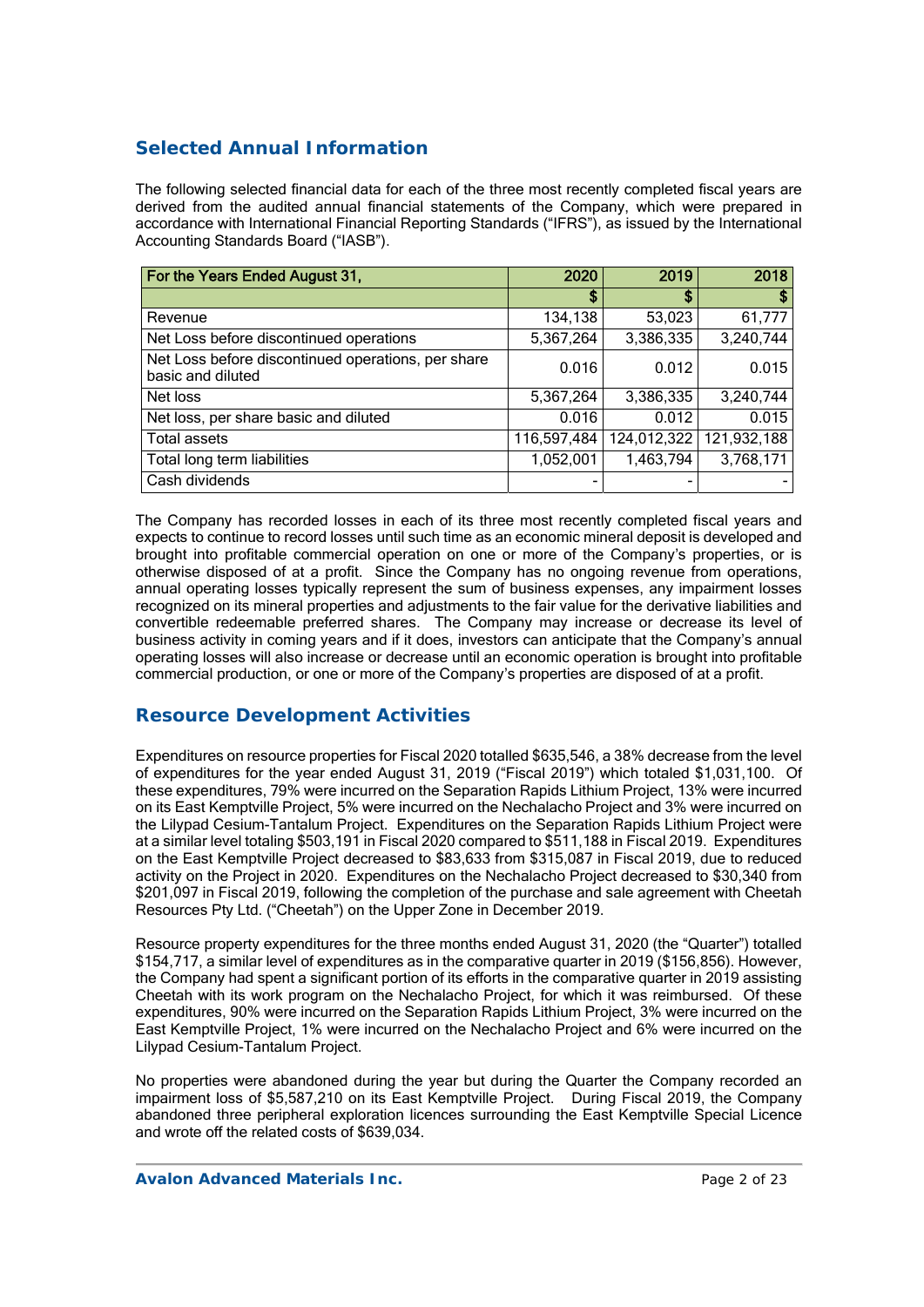## *Separation Rapids Lithium Project*

The Separation Rapids property now consists of nineteen mineral claims and one mining lease covering a combined area of approximately 4,414 hectares (10,910 acres) in the Paterson Lake Area, Kenora Mining Division, Ontario, all of which are owned 100% by Avalon. The lease covers an area of approximately 421 hectares over the area of the main lithium pegmatite deposit and adjacent lands that may be used for mine development infrastructure. Avalon also owns three aggregate permits along the road to the site, which cover a total area of approximately 16 hectares and are located within the area covered by the claims. The Separation Rapids deposit is a potential source of lithium minerals for use in the glass and ceramics industry as well as lithium compounds for the battery industry.

During fiscal 2018, the Company completed an updated preliminary economic assessment ("PEA") on a simplified business model that focuses on initial production of lithium mineral concentrates for the glass industry, with potential for future expansion into production of the battery materials lithium carbonate and/or lithium hydroxide. This smaller scale development model reduces capital expenditure requirements substantially from the lithium hydroxide production model completed in September, 2016, while generating attractive returns and reducing overall business and permitting risk. However, with growing interest in establishing new lithium battery materials supply chains in Canada, the Company is now looking at potentially accelerating its plans to produce lithium battery materials and has begun looking at potential sites for a processing facility in NW Ontario.

During the Year, the Company incurred \$503,191 (2019 - \$511,188) in exploration and development expenditures on the Separation Rapids Lithium Project. Approximately 28% of these expenditures were incurred primarily on a small field sample collection program and preparation for a bulk sampling program tentatively scheduled for later this year after freeze-up, 10% were spent on permitting for the bulk sampling program, and 61% were incurred on metallurgical testwork. This work was focused primarily on the development of a Dense Media Separation (DMS) flowsheet to produce a petalite concentrate without the use of froth flotation for a specific new glass-ceramic product application developed by an Asian customer. In addition, approximately \$65,000 was expended on lithium market development work towards securing offtake agreements for the petalite products

During the Quarter, the Company incurred \$139,428 (2019 - \$155,113) in exploration and development expenditures on the Separation Rapids Lithium Project. Approximately 25% of these expenditures were incurred primarily on a small field sample collection program and support for ongoing academic geological research work , 4% were spent on permitting, and 71% were incurred on metallurgical testwork firstly to produce a 20kg sample of pure petalite concentrate using the DMS process, and secondly to investigate the potential of a novel "crushing" process called "Electric Pulse Disaggregation" intended to reduce over-grinding and fines generation. Approximately \$18,000 was also expended on lithium market development work towards securing offtake agreements for the petalite products.

### Lithium Markets

Recent marketing work has been focused mainly on high strength lithium glass-ceramics where a number of new market opportunities have been identified in aerospace technology. Production of petalite product samples for customer evaluation continues with strong interest from customers in Asia. Although recent reported global lithium carbonate prices remain soft, all lithium market forecasts continue to predict rapid growth in demand driven mainly by the battery market with supply shortages expected within the next 2-3 years. The Company is also revisiting the potential to produce a lithium hydroxide battery material, as outlined in Avalon's 2016 Preliminary Economic Assessment, because of the new interest in establishing lithium battery materials supply chains in Ontario.

With Ontario Premier Doug Ford recently announcing Ontario's interest in establishing new battery materials supply chains in the province, Avalon has been investigating collaborative opportunities to establish a lithium processing facility in Northwestern Ontario, and recently has signed a letter of intent with another aspiring lithium producer in Ontario; Rock Tech Lithium Inc.. The facility being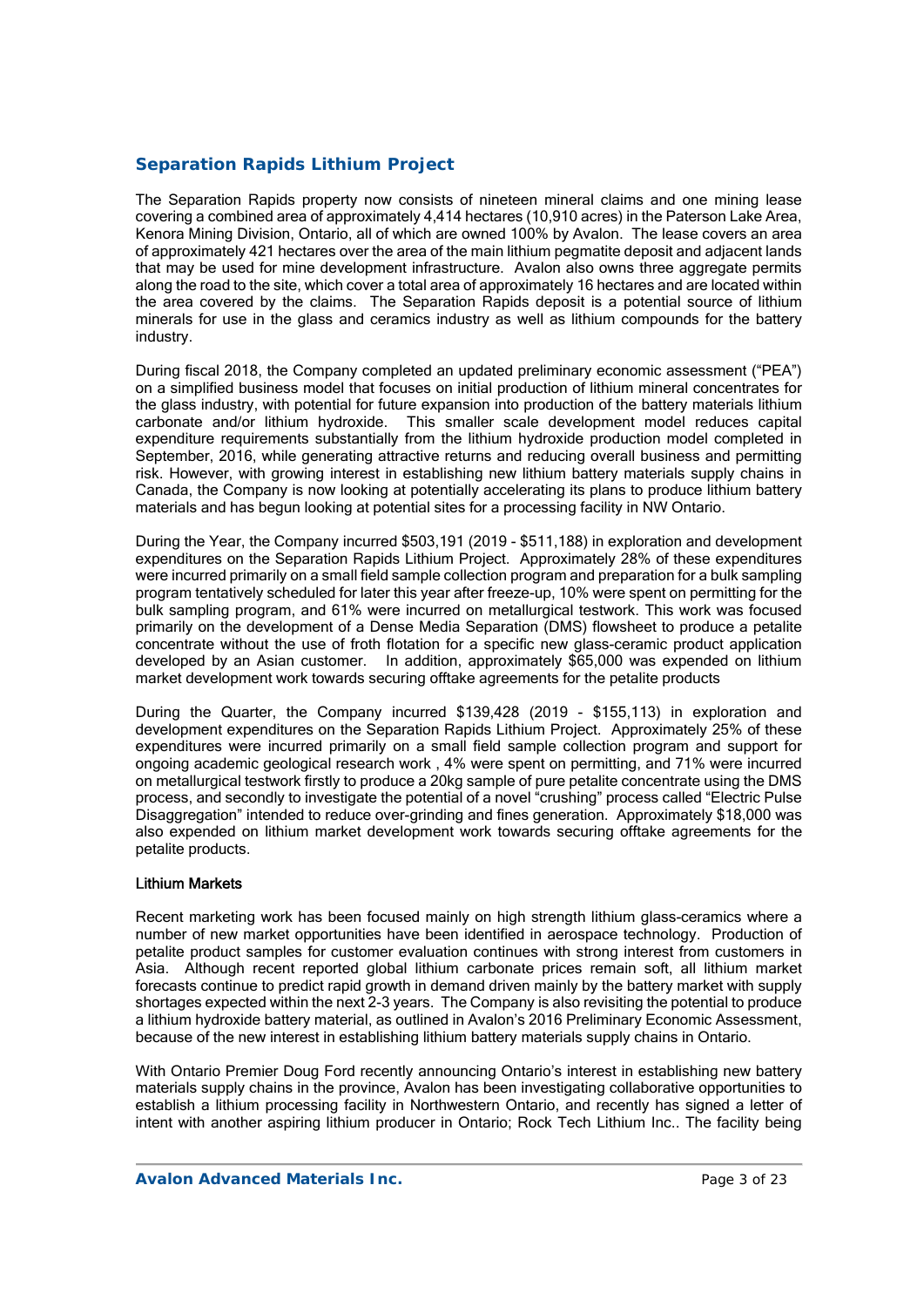planned would be adaptable for producing different lithium battery materials products, and would also be expandable to increase output and accept concentrates from other producers of lithium minerals from the many pegmatite deposits that occur in northern Ontario.

With demand for lithium growing rapidly and few advanced lithium projects ready to commence production, the Company remains well-positioned to bring a new supply of high-purity lithium minerals to the market to serve priority customers, once project financing and all required permits are in place. While project permitting has been progressing slowly, the Ontario government now recognizes that changes need to be made to the existing regulatory regime ("cutting the red tape") to differentiate critical minerals like lithium from traditional exchange-traded commodities and facilitate their more rapid development in Ontario. There is also growing interest in the Federal government to encourage development of critical minerals supply chains for clean technology in Canada, particularly in the context of supporting economic recovery post-COVID-19.

### Recent Activities and Future Plans

The next step in the project's development is to proceed with a pilot plant program on the bulk sample to finalize flowsheet parameters for engineering purposes including reagent recycling and water treatment processes, after which a feasibility study can be completed. This work will also generate product samples for customer qualification and acceptance and is now expected to proceed in 2021 subject to arranging project financing. Discussions on financing continue with several interested parties and planning for this program has been initiated.

The use of gravity concentration and ore sorting pre-concentration methods are to be further investigated, with the objective of reducing costs for the flotation circuit, reducing energy and waste volumes and overall environmental impacts by reducing the amount of feed reporting to the milling circuit. Some additional drilling is also contemplated to collect more geotechnical data for pit and infrastructure design work. Continued exploration including drilling on the Paterson Lake claims in the vicinity of the new Snowbank petalite pegmatite discovery and the Glitter pegmatite is planned, subject to financing.

In its 2016 Preliminary Economic Assessment, Avalon developed a proprietary process flowsheet to produce a high purity lithium hydroxide product from petalite for the lithium battery material market. The flowsheet has the advantage of generating limited waste by the recycling of the sulphuric acid solvent. To further optimize this flowsheet, Avalon has recently shipped a 50 kg sample of petalite concentrate to XPS (Expert Process Solutions) in Sudbury, Ontario to generate leach solution for use in optimizing the final stages of the process, which involves the use of electrolysis to produce lithium hydroxide. The program will focus on an improved membrane alternative and efficient crystallization of the final high purity product. The results (expected in January, 2021) will enable finalizing equipment selection and design.

In the glass-ceramics market, the innovation of new products is creating many new market opportunities for Avalon's petalite product. One such market requires a petalite product that has not been concentrated by froth flotation, as residual reagents on the surface of the product can compromise its performance in this specific glass-ceramic material. Recent testwork conducted at Met-Solve Laboratories, Langley, BC has successfully demonstrated that an acceptable quality petalite product to serve this market can be produced simply by using DMS. The Company's next step is to generate a larger product sample for evaluation by the customer that expressed interest in it.

Other testwork underway is focused on ways to reduce processing costs and energy consumption, including alternative milling technologies. Samples from three mineralogical sub-zones within the main Separation Rapids resource have been sent to Selfrag AG in Switzerland, for testing using their patented electric pulse disaggregation ("EPD") process. EPD uses high voltage electrical pulses to fragment broken rock along internal mineral grain boundaries. The result is a crushed mass of single mineral particles, as opposed to the less selective breakage that occurs with traditional mechanical comminution methods. Avalon believes EPD is the most relevant alternative milling method for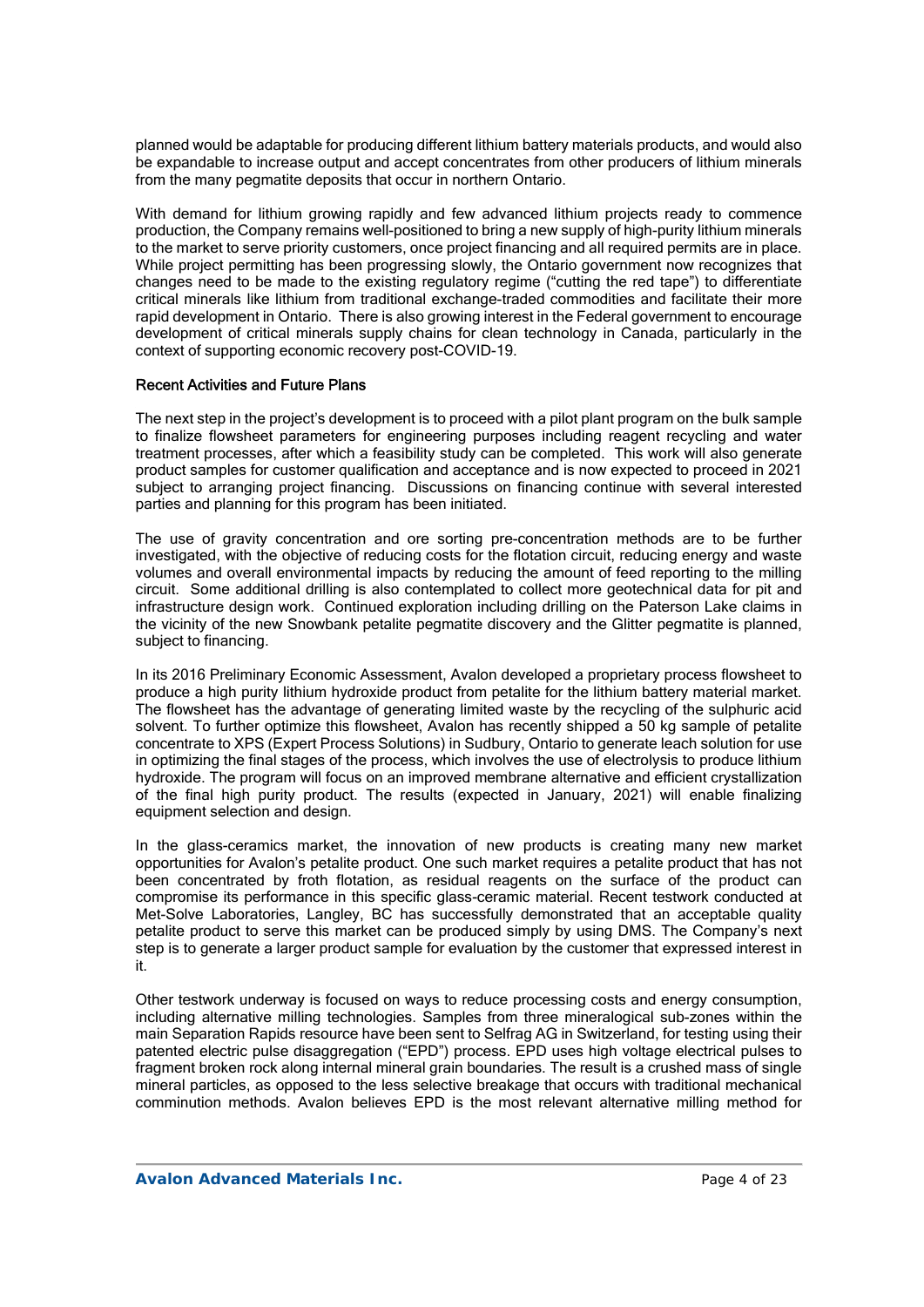reducing over-grinding and improving overall petalite recoveries as well as reducing energy consumption.

#### Environmental Assessment and Community Engagement

Avalon is committed to developing the Separation Rapids Lithium Project based on modern CSR principles and reporting on its performance in its annual Sustainability Report. These CSR principles include commitments to minimize environmental impacts, ensuring the health and safety of employees, creating benefits for local communities and providing full transparency in its social and environmental performance. The Company and the project are now well known in the local community.

The project is located in the traditional land use area of the Wabaseemoong Independent Nations ("WIN") for which they have stewardship under an agreement with the Province. The Company first signed an MOU with WIN in 1999 which was renewed when the project was reactivated in 2013. Avalon management has been keeping WIN leadership informed on project activities and remains committed to fulfilling its community consultation obligations and partnering with WIN on business opportunities and providing training for community members. The Company has also initiated dialogue with the Métis Nation of Ontario which holds Indigenous rights in the area. Engagement is ongoing with local Indigenous communities, regulators, and local government most recently on the update of the closure plan for the planned bulk sample program. All the Indigenous groups continue to be supportive of the project.

Environmental studies of the proposed power transmission line route are planned and opportunities to reduce costs and greenhouse gas ("GHG") footprint with green energy supply are also being investigated. With the exception of the powerline route study, the environmental studies are largely complete. Once applications are submitted, it is anticipated that all necessary permits for construction can be obtained in under a year. Construction activities for many project components can be initiated prior to receipt of all permits.

Avalon has now received the necessary approvals to proceed with the minimum 2,500 tonne bulk sample extraction program, originally planned for 2019, to recover petalite product samples for testing and qualification by glass and ceramic companies that have expressed interest in the high-purity petalite mineral product. This includes acceptance for filing by the Ministry of Energy, Mines and Northern Development of the Company's revised Closure Plan for Advanced Exploration dated January 22, 2020, which was received on May 29, 2020, and the May 13 Mining Act Section 91 Exemption.

As a result of progressive rehabilitation and improvements to the closure plan, financial assurance to be filed with the plan is significantly less than that which is already filed for the existing advanced exploration permit. A maintenance agreement and Quarry Permit from the Ministry of Natural Resources and Forestry allows for any needed road maintenance work, if required for bulk sampling. In an effort to minimize site environmental impacts and reduce costs, an application for a quarry amendment was submitted. This amendment, approved on March 25, 2020, allows unlimited extraction of aggregate from its dimension stone quarry and would permit the bulk sample crushing at the quarry site. The COVID-19 lockdown delayed implementation of the program but Avalon does have sufficient inventory of sample material for its present needs. The Company now intends to proceed with the additional bulk sampling work later this year after freeze-up. As a result, planned upgrades to the access road can be delayed until 2021, reducing bulk sample acquisition cost.

Unless otherwise noted, the technical information on the Separation Rapids Lithium Project has been reviewed and approved by the Company's Consulting Metallurgist, Mr. David Marsh, FAusIMM (CP), or Dr. William Mercer, PhD, P.Geo. (Ontario), Vice President, Exploration, who are both Qualified Persons under NI 43-101.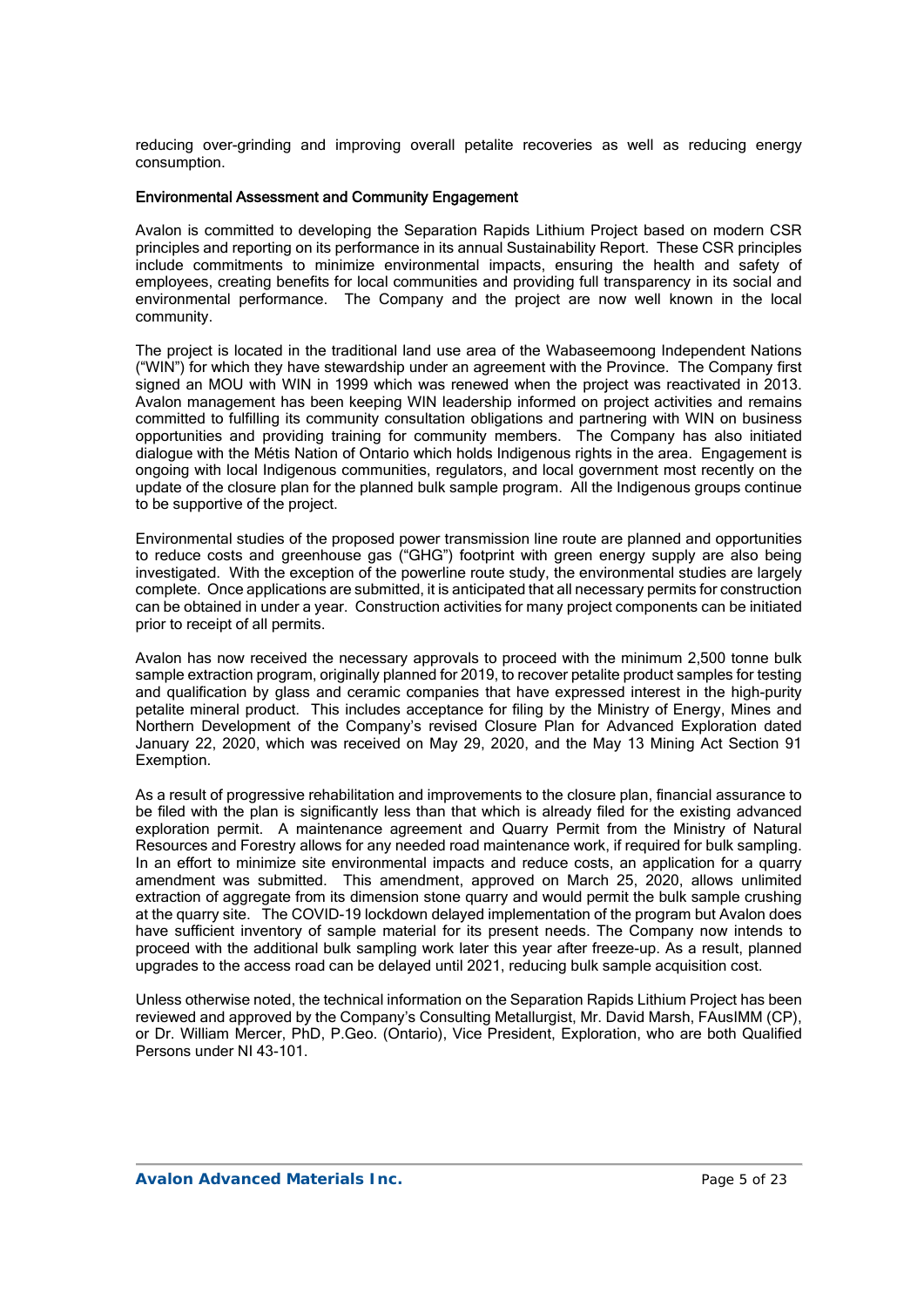### **Nechalacho Rare Earth Elements Project**

The Nechalacho Project is located at Thor Lake in the Mackenzie Mining District of the Northwest Territories ("NWT"), approximately 100 kilometres southeast of the city of Yellowknife. The property is now comprised of eight contiguous mining leases totalling 5,786 hectares (14,297 acres), after three mining claims totalling 332 hectares on the southwest side of the original five leases were converted to mining leases. The original five leases are subject to one independently owned 2.5% Net Smelter Returns ("NSR") royalty agreement. Avalon has the contractual right to buy out this royalty on the basis of a fixed formula, which is currently approximately \$1.6 million and which will increase at a rate equal to the Canadian prime rate until the royalty is bought out.

During Fiscal 2019, the Company and a private Australian company, Cheetah Resources Pty Ltd. ("Cheetah"), entered into a definitive agreement (the "Agreement"), under which Cheetah acquired ownership of the near surface resources principally in the T-Zone and Tardiff Zones of the property ("Upper Zone Resources") for a total cash consideration of \$5 million. Cheetah was subsequently acquired by Vital Metals Limited, a publicly-listed company in Australia (VML-ASX). The sale closed in the Year.

The Company retained ownership of the mineral resources below a depth of 150 metres above sea level ("Basal Zone Resources"), a 3.0% NSR royalty (the "3.0% NSR Royalty") and will continue to have access to the property for exploration, development and mining purposes. Avalon has also agreed to waive the 3.0% NSR Royalty for the first five years of commercial production and to grant Cheetah the option to pay the Company \$2 million within eight years of the transaction closing to extend the waiver of this royalty in perpetuity. This agreement also grants Cheetah an option to purchase the Company's option in the 2.5% NSR Royalty for an inflation adjusted fixed amount estimated at \$1.5 million as at the agreement date, provided that, upon exercising the option, it extinguishes this royalty. The eight mining leases are jointly recorded in the names of Cheetah 50% and the Company 50%, while the beneficial ownership is held in trust by Cheetah and Avalon as to their respective beneficial ownership entitlement in and to the Upper Zone Resources and the Basal Zone Resources, respectively.

During the quarter ended February 29, 2020, Avalon and Cheetah formed a jointly-owned corporation to hold the exploration permits and related authorizations related to Nechalacho. Avalon and Cheetah also entered into a co-ownership agreement governing each party's activities and management at site. The Company continues to provide Cheetah with assistance as needed in support of their permitting efforts and future development plans, for example by managing a drill program on the property in the fall of 2019. Cheetah has filed financial assurance that was approved by the NWT regulator for all their activities in the T-Zone, which reduces Avalon's overall site closure liability. In addition, any improvements to infrastructure, such as road upgrades, done at site by Cheetah could potentially benefit the Avalon's own development plans.

Expenditures during the Year totalled \$30,340 (2019 - \$201,097), which were incurred primarily on on-going site holding and sample storage costs in the Year, In Fiscal 2019, approximately \$138,000 were spent on the field sampling program conducted in September 2018 in the area of the T-Zone and Tardiff Zones, assay analysis on samples collected during the field program and resource modelling on the T-Zone and Tardiff Zones, with the balance being spent primarily on mining lease payments and preliminary ore-sorting process work.

Expenditures during the Quarter were \$1,654 (2019 – net recovery of \$30,434), which were incurred primarily on on-going site holding and sample storage costs, offset in Fiscal 2019 by a recovery of some of Avalon's costs incurred in the prior quarter from Cheetah.

### *East Kemptville Tin-Indium Project*

The 100% owned East Kemptville Tin-Indium Project is located 55 km northeast of Yarmouth, Nova Scotia, Canada. The property consists of an exploration licence covering 1,165 hectares (2,880 acres). East Kemptville was an operating tin mine from 1985-1992 and was North America's only large primary tin producer, before closing prematurely in 1992 due to a collapse in tin prices.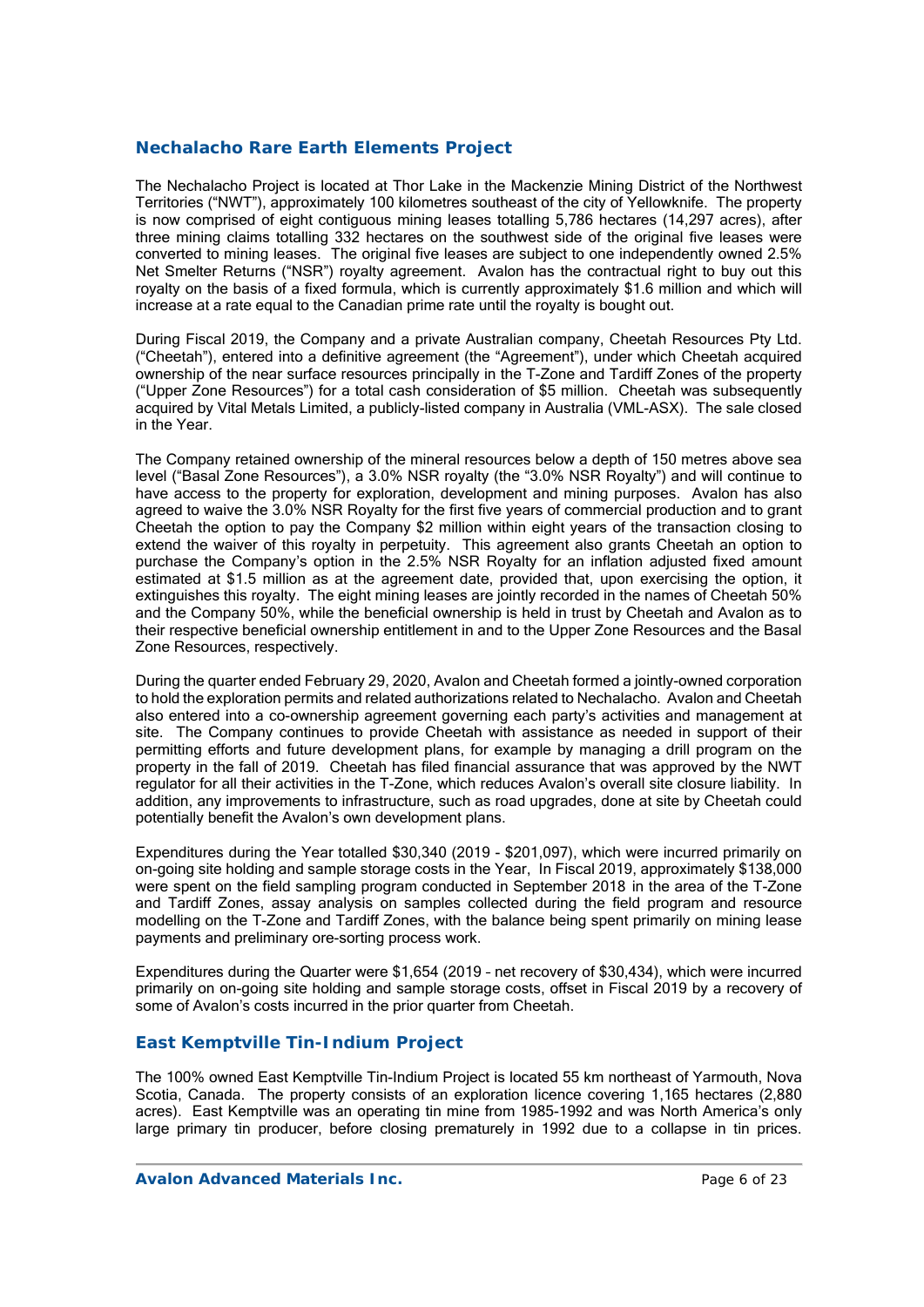Increasing global demand for tin and tightening supplies has resulted in improved tin prices, creating an opportunity for Avalon to consider redeveloping East Kemptville.

The Company completed a preliminary economic assessment during fiscal 2018 with a development model of utilizing the existing tailings management area ("TMA") and had been in negotiation with the surface rights owner to secure full tenure to the project site. Agreement in principle was reached in Fiscal 2019, however, the surface rights owner subsequently refused to sign the agreement after putting on hold on any new work on TMAs on all of its closed minesites. Not having access to the existing unused tailings ponds severely limits the possibilities for economic re-development of the site. This realization coupled with the continuing difficulties in getting surface access to the project site, caused the Company to decide to withdraw its mineral lease application and has written off the costs incurred to-date of \$5,587,210 as an impairment loss during the Year.

The Company incurred \$83,633 (2019 - \$315,087) in expenditures during the Year on the East Kemptville Project. Approximately 24% of these expenditures were incurred on environmental studies and permitting, including the evaluation of various tailing management strategies, 26% spent on modelling of the stockpile tin resource and preparation on the mineral lease application, which was withdrawn subsequent to fiscal year-end, and 47% incurred on re-evaluating the project development model using ore sorting technology.

The Company incurred \$5,009 (2019 - \$32,064) in expenditures during the Quarter on the East Kemptville Project, which were mainly incurred on wrapping up the re-evaluation of the alternative project development model. It is unclear if the Company will be able to secure access to the site again to resume its site re-development plans.

### *Lilypad Cesium-Tantalum Project*

The Lilypad Cesium-Tantalum Project consists of 14 claims, comprising 166 new claim units or cells, totaling slightly over 3,299 hectares (8,152 acres), covering a field of lithium, tantalum and cesium mineralized pegmatites, and located 150 kilometres northeast of Pickle Lake, Ontario. The claims were staked between January, 1999 and October, 2000 and are 100% owned by the Company with no underlying royalties. Previous owners of the property drilled some 50 shallow drill holes, and Avalon completed 32 drill holes totaling 4,781 metres in 2000 and 2001 in a program focused primarily on the tantalum potential. These produced encouraging initial results including the discovery of significant cesium mineralization as the cesium ore mineral pollucite (Cs,Na)<sub>2</sub>Al<sub>2</sub>Si<sub>4</sub>O<sub>12</sub>·2H<sub>2</sub>O) assaying up to 6.205% Cs2O over 1.70 metres along with significant tantalum mineralization assaying over 0.10%Ta2O5. Lithium commonly occurs in these pegmatites both as spodumene and as lepidolite in association with the pollucite and tantalite mineralization.

The project has been inactive since 2002 awaiting a recovery in tantalum prices or new demand for cesium minerals. New demand for cesium emerged in 2018 with the cessation of pollucite production at the Tanco mine in Manitoba. Then in 2019, Cabot Corp. announced the sale of its Specialty Fluids division (owner of the Tanco Mine) to Sinomine, a large Chinese mining and chemical company with a division focused on critical minerals supply. This potentially creates new market opportunities for Avalon to serve with its cesium, tantalum and lithium products. There is now also renewed interest in tantalum due to limited supply sources and growing demand in new technology.

Some 75% of cesium production has been used to make cesium formate: a high density, low viscosity fluid used in deep offshore oil drilling. Cesium formate has a value of approximately US\$2,200/kg and is leased to oil well drilling companies and recycled after use. Other cesium products often sell at prices from US\$200-1,000/kg. Cesium has a variety of other high technology applications, including extremely accurate atomic clocks, and great potential in a range of applications in the production of electricity, in electronics, and in chemistry.

Subsequent to fiscal year-end, the Company carried out a brief field program to collect 200 kg of cesium mineralized pegmatite rock for study on how to efficiently concentrate the pollucite mineralization which, unlike most such occurrences, is found widely distributed throughout the many lithium-cesium-tantalum ("LCT") pegmatite dykes on the property. Planned follow-up work will initially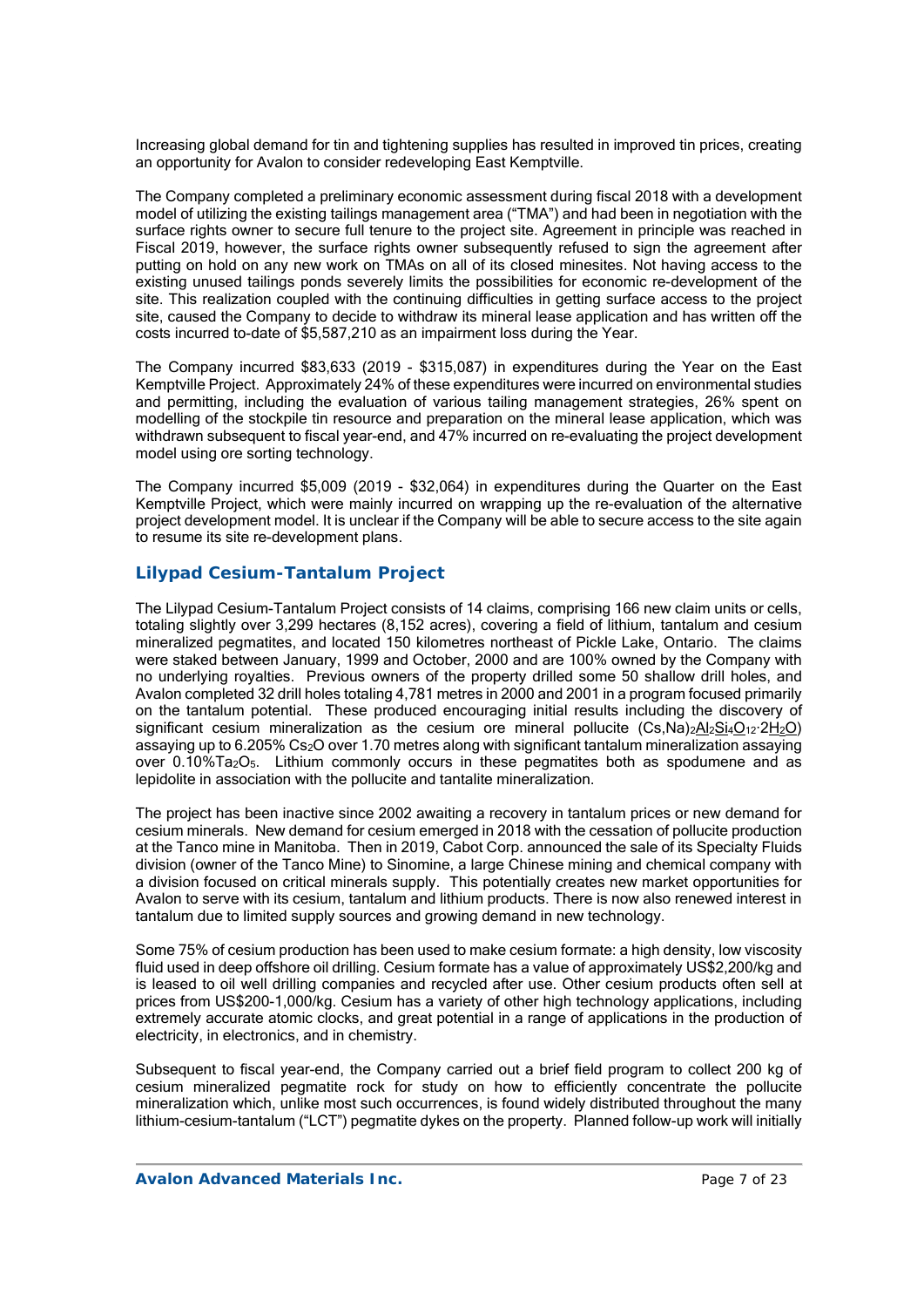involve mineralogical and analytical testwork to characterize in detail how the pollucite occurs, which will be followed by metallurgical process testwork to identify the most efficient methods for concentrating the pollucite and recovering by-product tantalum and lithium. This will include tests using the Selfrag AG EPD process.

Most of the 200 kg of sample material was collected from one occurrence known as the Pollucite Dyke. It was drilled by Avalon in 2001 and a preliminary resource was estimated in 2001 to contain roughly 340,000 tonnes grading 2.294% Cs<sub>2</sub>O and 0.037% Ta<sub>2</sub>O<sub>5</sub>\* based on 9 holes drilled to a maximum vertical depth of 250 metres. The resource is open to depth and along strike for expansion. Other similar pollucite-bearing LCT pegmatite dykes on the property remain untested.

Renewed exploration work is also planned, for summer 2021 and will include geological mapping and geochemical sampling to better understand cesium distribution and identify new tantalum and cesium drill targets. Preliminary environmental studies can also be initiated. Future development of the project would be positively impacted by new infrastructure development, including road access, to the Ring of Fire mineral projects located further to the north.

The project is located in the traditional territory of the Eabametoong First Nation (EFN), approximately 25 km west of the community of Fort Hope. The Company has been in communication with EFN Chief Harvey Yesno toward re-starting consultation with the EFN community leadership and discussions on exploration support services that community members can provide for the 2021 summer field program.

The Company incurred \$18,382 (2019 - \$3,728) in expenditures during the Year on the Lilypad Cesium-Tantalum Project, which were mainly spent on digitizing historical resource data and planning for the short sampling program that was completed subsequent to fiscal year-end.

 \*Cautionary note: the Lilypad resources described above are considered historic under NI 43-101 guidelines and have not been verified by an independent QP and therefore should not be relied upon. The Company is not treating the historic estimate as a current resource.

## *Other Projects*

### Clean Technology Business Opportunities

Avalon is also continuing to evaluate the opportunity to apply an innovative new extraction technology called NanoBeads® developed by Precision Periodics to recover rare earths and other metals from historic mine wastes including acid mine drainage. There are many such sites in North America where the waste may contain critical minerals that had no value when the mine was in operation but do today. This technology could have broad application at many of these sites. Avalon plans to collaborate with the innovators of the Precision Periodics technology to implement it on a trial basis at other closed base and precious metals mine sites in Canada or in the US. Several producing mining companies are also now looking at recovering additional metallic elements from current tailings streams.

Management sees enormous growth potential in this sector and good opportunities for accessing capital from the many government programs oriented towards cleantech development and from the growing international Impact/ESG investment community.

Government remains committed to supporting the establishment of new critical minerals supply chains in Canada. Avalon is continuing to support the efforts of policymakers to implement the needed regulatory changes to recognize critical minerals as a unique sub-sector of the mineral<br>industry. The COVID-19 pandemic and the resulting shortages of medical supplies and The COVID-19 pandemic and the resulting shortages of medical supplies and pharmaceutical products has served as a reminder to Canada of the risks associated with relying on international sole supply sources of critical materials.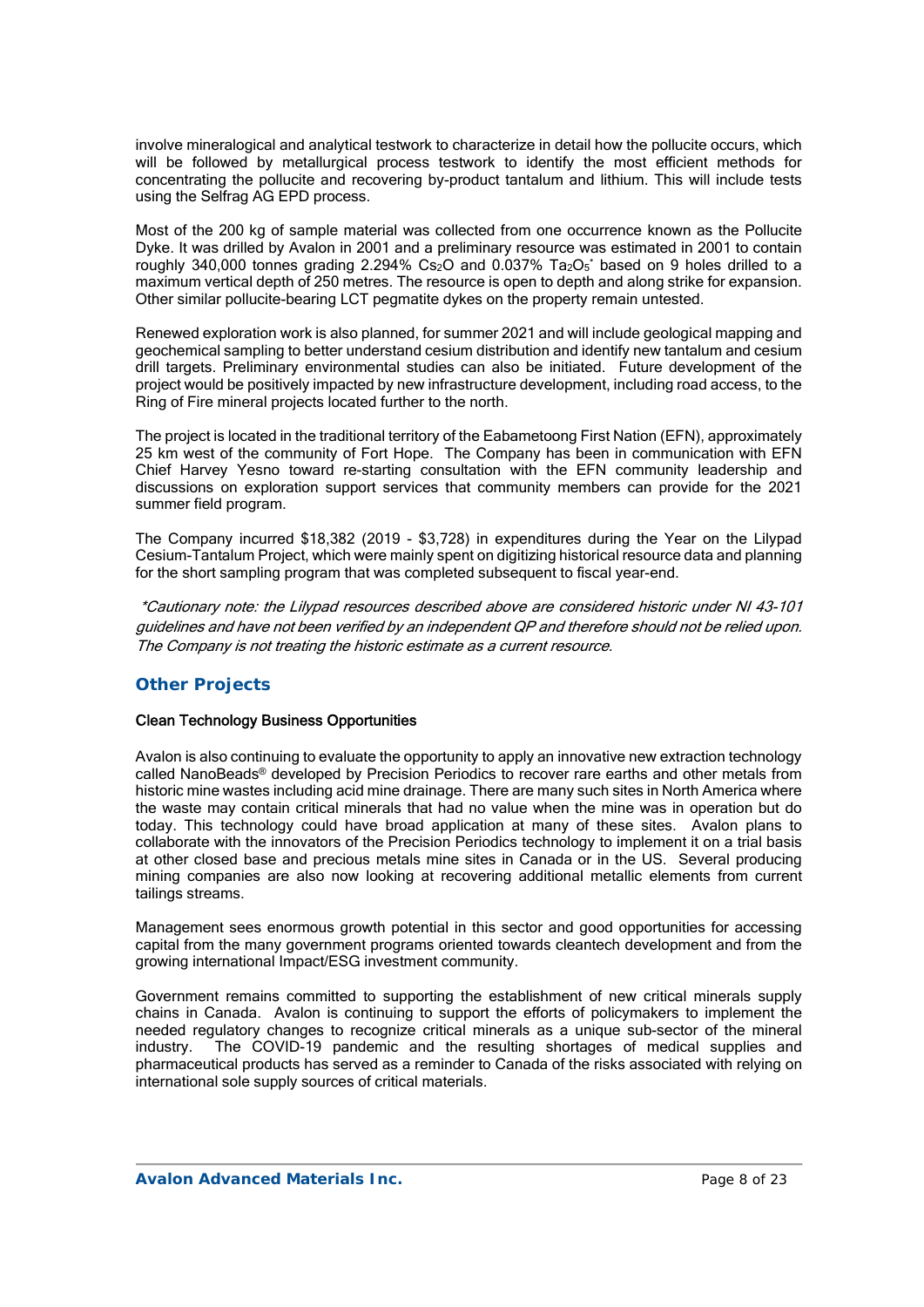#### Warren Township Anorthosite

Avalon is considering reactivating its wholly-owned Warren Township Anorthosite Project in view of growing demand for the calcium feldspar product, which is being driven by innovation in glass technology and space exploration technology. The property is covered by a lease of 688 hectares (1,699 acres). The high-quality calcium feldspar product is used in the manufacture of reinforcing glass fibre and other industrial products, such as mineral fillers. The market has continued to grow with new emerging cleantech applications, such as composites for wind turbine blades.

Recently, there has been demand for small quantities of the crushed anorthosite rock for use as a "lunar simulant" due to its mineralogical similarity with dust on the surface of the moon. There is considerable research into developing lunar vehicles where lunar simulant is needed to replicate conditions on the moon. The Shawmere anorthosite at Warren Township is ideally suited for this purpose.

The Company is now in the process of compiling all the historic drilling and analytical data and bringing them into up-to-date digital file formats. This was supported by a recently completed drone topographic and photographic digital survey. Samples of crushed anorthosite have recently been supplied to interested lunar simulant customers outside Canada.

## **Corporate Social Responsibility**

In November 2020, the Company will release its 2020 Sustainability Report, which will be available for download on the Company's website at: http://www.AvalonAM.com. Subsequent to fiscal yearend the Company announced that it has engaged Sustainalytics, a Morningstar company, to conduct an independent audit of the Company's business practices and policies toward obtaining an Environmental, Social and Corporate Governance ("ESG") Risk Rating License. Sustainalytics' ESG Risk Ratings provide investors with third-party validation of the Company's sustainability performance along with insights into why certain ESG issues are considered material for a company and how well a company is managing those risks. The benefits of obtaining an ESG Risk Rating include the ability to provide better access to ESG investment capital, and the ability to gain commercial benefit from the rating externally with creditors, suppliers and other stakeholders. The six-week audit and review process is expected to be completed by mid-December, 2020.

The 2020 Sustainability Report is being prepared in accordance with the Global Reporting Initiative's Global Reporting Standards. The 2020 Sustainability Report will incorporate a self-assessment of Fiscal 2020 performance and sets targets for 2021 against the applicable and updated Mining Association of Canada "Toward Sustainable Mining" indicators. It also integrates the applicable United Nations' 17 Sustainable Development Goals into our sustainability performance for the second year. Notably, Avalon completed risk assessments and updated all Emergency Response Plans for the sites where work was completed during the fiscal year. All work programs at project sites were completed without environmental or health and safety incidents. A risk assessment was completed related to the COVID 19 pandemic and detailed office re-opening procedure were develop and training completed for all employees. The office is largely closed in the short term and employees are largely working from home. No COVID 19 related illnesses have been reported.

In addition to the Company's safety and environmental performance in the field, the report includes many other accomplishments such as community outreach, and metallurgical process improvements that contribute to improved environmental performance. Avalon is committed to working closely with its Indigenous partners to create lasting economic and social benefits in the communities. Dialogue is ongoing with Wabaseemoong Independent Nations ("WIN") and Métis Nation of Ontario with respect to the Separation Rapids Lithium Project, and was re-started with new Eabametoong First Nation Chief, Chief Harvey Yesno for the Lilypad Cesium-Tantalum Project. During the Quarter the Company made a donation to secure a supply of hand sanitizer for Eabametoong First Nation to assist the community in managing the risk of spreading the COVID-19 virus to its members. Avalon has an MOU with the Chapleau Cree First Nation regarding work at the Warren Township Anorthosite project, and with the Wabaseemoong Independent Nation at Separation Rapids and agreements with the Deninu K'ue First Nation ("DKFN") and the Northwest Territory Métis Nation ("NWTMN") at the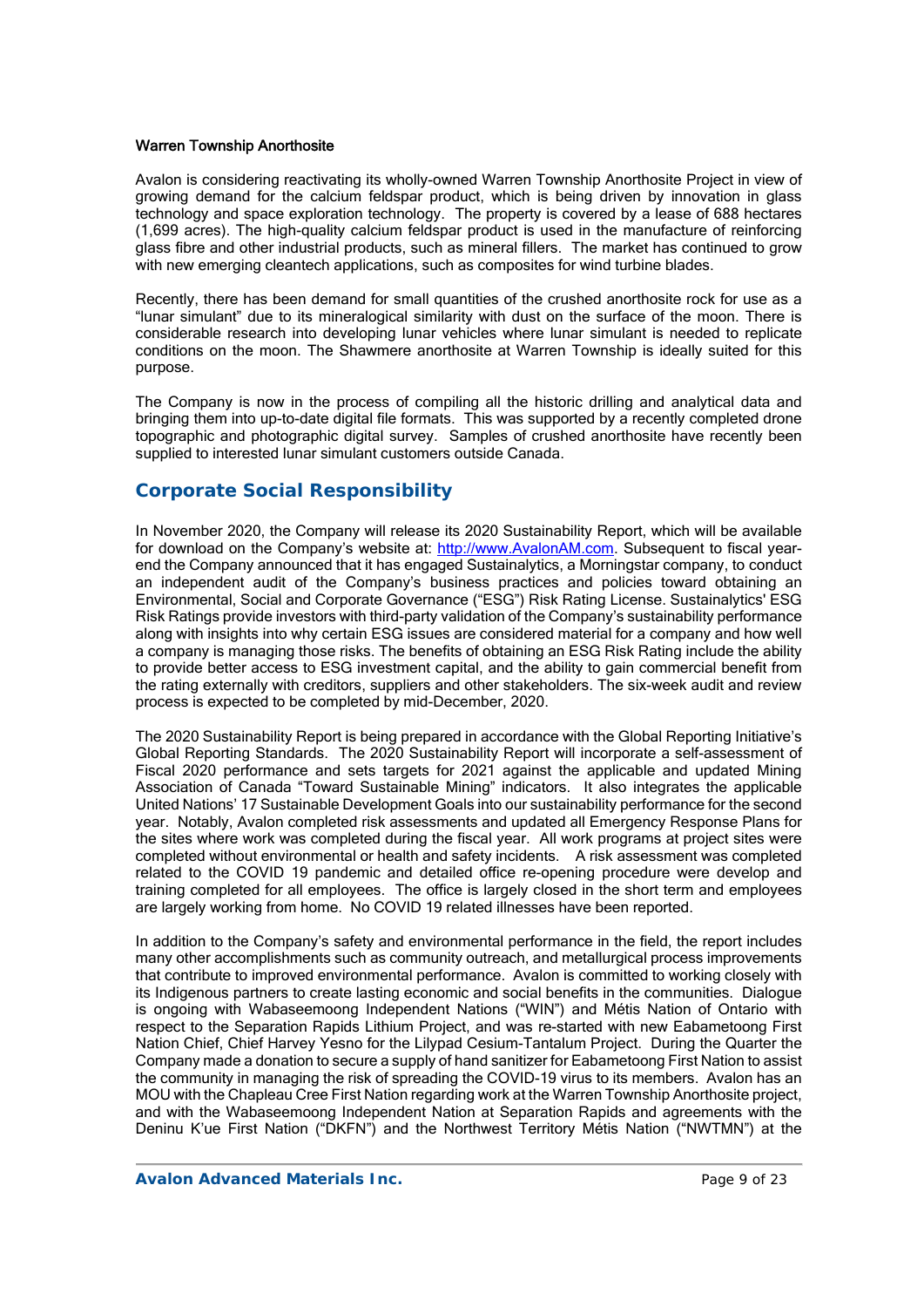Nechalacho Project. Avalon continued discussions with the Acadia First Nation for the East Kemptville project and with the Metis Nation of Ontario for Separation Rapids.

Avalon's leading sustainability efforts are also benefitting the exploration industry. During Fiscal 2019, the Prospectors and Developers Association of Canada ("PDAC") adopted Avalon's energy monitoring system and published it for its members, as well as working with regulators to develop balanced regulations with applicability to Avalon projects. Avalon participated in a multi-stakeholder development of a climate change risk assessment and is utilizing it to augment existing risk assessments and project design to ensure resiliency to potential climate change impacts. Avalon also supported PDAC in the development of training materials for the Mining Association of Canada's Toward Sustainable Mining's Community of Interest Panel regarding the exploration industry. PDAC may further adapt them for a broad range of educational applications. Avalon is also supporting the PDAC and Mining Association of Canada in its efforts to educate regulators and policymakers regarding the need to update regulations in order to encourage more exploration and development of critical minerals resources in Canada that are vital for establishing the new clean economy in Canada and to ensure access to land for exploration purposes.

The Company's focus is on materials that enable clean technology, including electric vehicles, power storage, solar and wind power. In order to do this sustainably, Avalon designs its operations to minimize environmental impacts and greenhouse gas emissions, while planning for rehabilitation and productive use of the land post closure. The Company also now incorporates a staged-development approach to its cleantech materials projects, which involves starting production at a modest scale, to minimize project footprint and potential risks to environment, while also reducing investment risk and creating opportunities for its Indigenous business partners. Further, Avalon is a leader in looking at closed mine sites as opportunities to remediate long term environmental liabilities through economic extraction of valuable minerals from waste materials using new technologies such as sensor-based ore-sorting or the Precision Periodic extraction technology.

In response to the increasing concern expressed by regulators, insurers, investors, customers and other communities of interest, and building on its historic success in reducing greenhouse gas emissions, Avalon has recently begun investigating the potential to become carbon neutral by no later than 2050. In conjunction with climate change risk assessment, Avalon is investigating a wide range of opportunities and potential barriers to cost effectively achieving this, and is cautiously optimistic that a serious and realistic commitment to achieving this goal can be made.

Being a recognized sustainability leader reduces costs and facilitates good relationships with communities, which helps reduce risk of experiencing lengthy delays in receiving operating permits and approvals. This also helps facilitate the acquisition of our social license to operate. Avalon believes that responsible users of our cleantech materials will require increasingly sustainable sources for their materials which we believe will provide Avalon with a competitive advantage in securing market access for its products.

## **Administration and Other**

Interest income in the Year decreased to \$24,787 compared to \$42,819 in Fiscal 2019. During the Year the Company's interest-bearing cash balances as well as interest rates were lower than in Fiscal 2019, and an interest-bearing loan owed to the Company from an NWT-based business was repaid in early fiscal 2020.

Management fees of \$109,351 were earned in the Year (2019 - \$10,204) related to the management of Cheetah's work programs at Nechalacho, which commenced towards the end of fiscal 2019.

Corporate and Administrative expenses totalled \$1,828,971 during Fiscal 2020, an 24% decrease from the amount incurred in Fiscal 2019 (\$2,415,003). The main areas of decreased operating expenses for the Year were expenses on salaries and benefits and occupancy expenses, which were partly offset by higher public and investor relations costs and marketing and sales expense.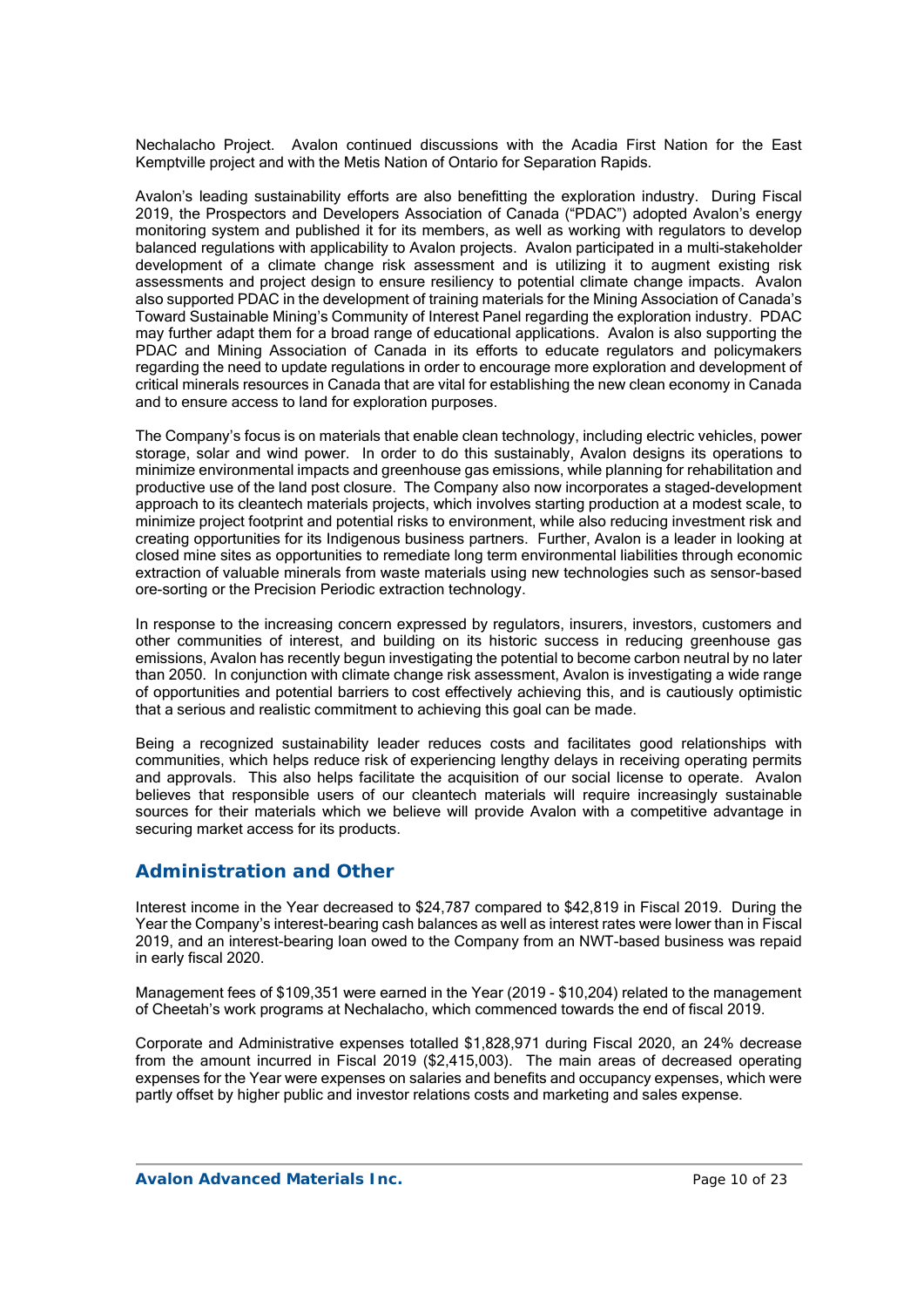Salaries and benefits for the Year decreased by approximately 30% to \$1,007,016 compared to \$1,433,624 in Fiscal 2019 reflecting a reduced level of staffing and salary levels, and the Company's senior management agreeing to a 50% reduction in their salaries from April to August, 2020, as well as the Canada Emergency Wage Subsidy ("CEWS").

No occupancy expenses were recognized during the Year compared to \$343,673 in Fiscal 2019. The decrease is primarily related to the adoption of IFRS 16, and is partly offset by the increase in depreciation expense for the leased office premise of \$121,093 (net of \$74,997 in rent forgiveness receivable under the Canada Emergency Commercial Rent Assistance program) and the increase of \$43,530 in interest expense on lease obligation. The balance of the decrease is mostly due to the reduced size of the Company's office premises.

Directors' fees decreased by \$51,740 (81%) to \$12,060 compared to \$63,800 for Fiscal 2019. Effective September 1, 2019, the base yearly Director's fee was reduced to \$5,000 (from \$10,000) and the meeting fees (\$400 per meeting) and the Board and Committee Chair fees (\$3,000) were eliminated.

Expenses on public and investor relations for the Year increased by \$69,077 (38%) to \$249,761 compared to \$180,684 in Fiscal 2019. The increase is primarily related to the increased level of investor relations activities during the first six months of the Year that subsequently decreased substantially after the COVID-19 pandemic lockdown began in March, 2020. Activities since then have mostly involved participation in virtual investment conferences.

Marketing and sales related expenses for the Year increased by \$120,429 (592%) to \$140,774 compared to Fiscal 2019, with most of the increase being due to significantly increased government relations activities and increased level of market development activities performed by consultants after the departure of the Company's former Vice-President, Market Development and Sales at the end of Fiscal 2019. This is a result of new interest from both the Federal and Provincial governments on creating policy to enable new critical minerals supply chains to be established in Canada. With Avalon being one of the few Canadian companies with significant experience in this area, the Company has been frequently asked to support these efforts.

The Company recognized a financing transaction cost expense of \$177,503 in Fiscal 2019 relating to the issuance of the convertible note payable issued on November 30, 2018.

Share based compensation decreased to \$99,033 for the Year compared to \$78,844 for Fiscal 2019. This increase is primarily related the increased number of options earned during the Year.

On August 31, 2020, the fair values of the Company's outstanding derivative liabilities (which included the warrants denominated in US\$ and warrants with exercise prices that are subject to adjustment from time to time in the event of certain common share rights offerings) were re-measured using the Black-Scholes pricing model, which resulted in a loss of \$32,758 for the Year (being the increase in the estimated value of these warrants between August 31, 2020 and August 31, 2019) and a gain of \$8,857 for the Quarter (being the decrease in the estimated value of these warrants between May 31, 2020 and August 31, 2020). The changes in the estimated value of these warrants are mainly caused by the fluctuation in the trading price of the Company's common shares on August 31, 2020 compared to August 31, 2019 and May 31, 2020.

The fair values of the Company's outstanding convertible redeemable preferred shares (issued in March 2017, January 2018 and June 2018) were also re-measured, which resulted in losses of \$39,375 and \$nil for the Year and the Quarter, respectively. All of the remaining outstanding preferred shares were converted into common shares prior to the beginning of the Quarter.

Interest income decreased to \$1,054 compared to \$3,097 in the same quarter in fiscal 2019. During the Quarter interest-bearing cash balances as well as interest rates were lower than the comparative quarter in 2019.

Management fees of \$3,759 were earned in the Quarter (2019 - \$10,204) related to the management of Cheetah's work programs at Nechalacho, which have substantially wound up towards the end of the Quarter.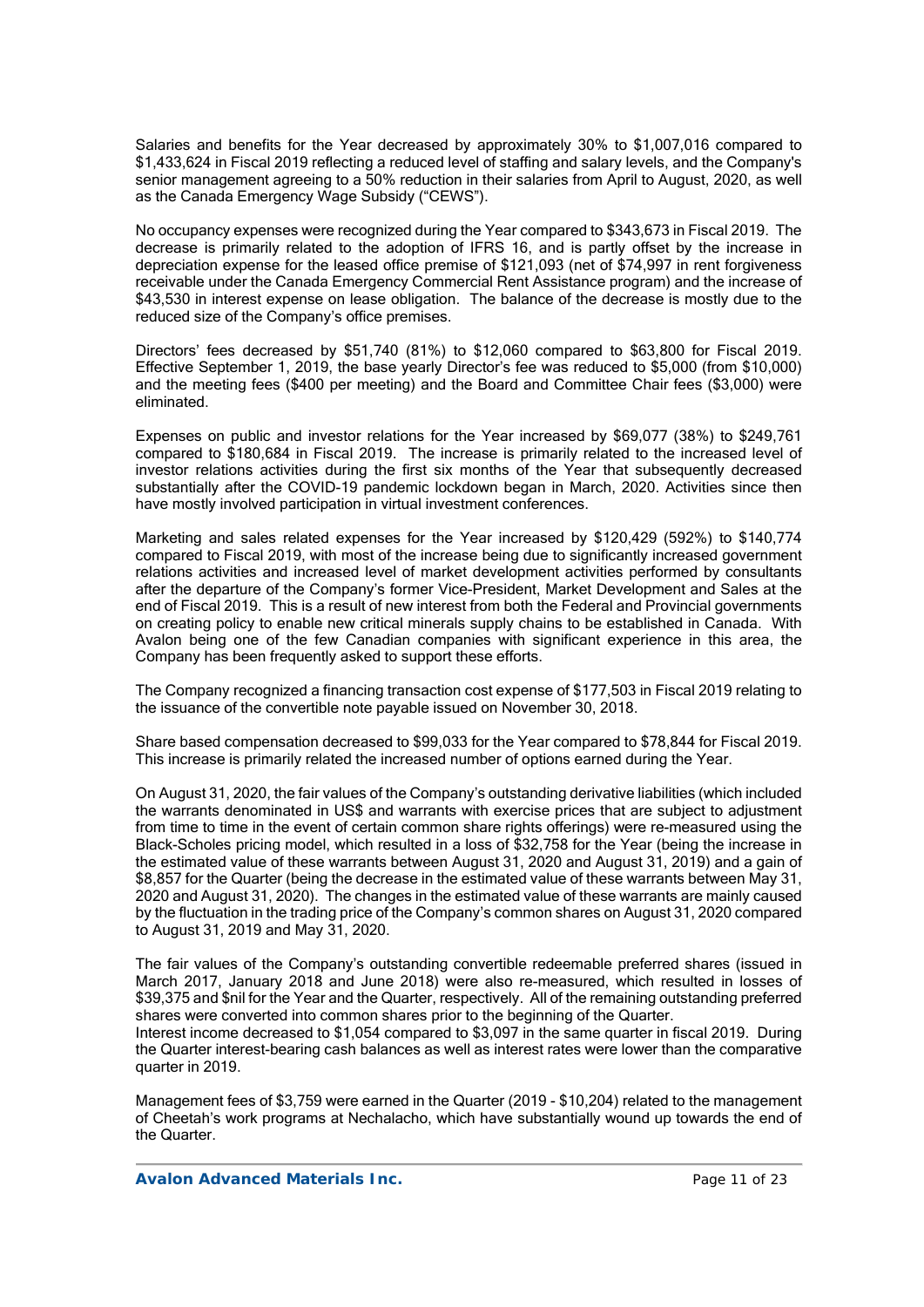Corporate and Administrative expenses totalled \$291,397 during the Quarter, a 49% decrease from the amount incurred during the comparative quarter in Fiscal 2019 (\$569,167). The main areas of decreased operating expenses for the Quarter were expenses on salaries and benefits and occupancy, which were partly offset by higher marketing and sales expenses.

Salaries and benefits decreased by \$211,768 (60%) to \$139,385 compared to \$351,153 for the same quarter in Fiscal 2019. This decrease is primarily related to a reduced level of staffing, and the Company's senior management agreeing to a 50% reduction in their salaries from April to August, and the CEWS that the Company expects to receive.

No occupancy expenses were recognized during the Quarter compared to \$102,793 for the same quarter in Fiscal 2019. The decrease is primarily related to the adoption of IFRS 16, and is partly offset by the increase of \$11,193 in interest expense on lease obligation. The balance of the decrease is mostly due to the reduced size of the Company's office premises. Depreciation expense would have been increased by \$49,023 due to the adoption of IFRS 16 during the Quarter, this amount was offset by the recognition of \$74,997 in rent forgiveness receivable under the Canada Emergency Commercial Rent Assistance program during the Quarter.

Expenses on public and investor relations increased by \$9,276 (42%) compared to the same quarter in Fiscal 2019. The increase is primarily related to the increased amount of work provided by consultants with respect to investor relations activities.

Share based compensation expense totalled \$30,031 for the Quarter compared to \$16,760 for the same quarter in Fiscal 2019. This increase is primarily related to the increased number of options earned during the Quarter compared to the same quarter in Fiscal 2019.

During the Year, the Company completed the sale of the Upper Zone Resources of its Nechalacho REE Project for a total cash consideration of \$5 million, resulting in a net gain on sale of \$2,373,261.

Expenses on general exploration increased by \$115,492 to \$127,353 during the Year compared to \$11,861 in Fiscal 2019. This increase is primarily due to the increased level of activities undertaken to evaluate new opportunities with near term development potential such as extracting valuable products from mine wastes using new technologies.

# **Summary of Quarterly Results**

The following selected financial data is derived from the unaudited condensed consolidated interim financial statements and financial information of the Company.

| <b>Fiscal Year</b>                                  | 2020        |               |                | 2019           |           |               |                |                |
|-----------------------------------------------------|-------------|---------------|----------------|----------------|-----------|---------------|----------------|----------------|
| For the Quarters Ended                              | Aug. 31     | <b>May 31</b> | <b>Feb. 29</b> | <b>Nov. 30</b> | Aug. 31   | <b>May 31</b> | <b>Feb. 28</b> | <b>Nov. 30</b> |
|                                                     |             |               |                |                |           |               |                |                |
| Revenue                                             | 4.813       | 8,280         | 21,068         | 99.977         | 13,301    | 10,655        | 15,126         | 13,941         |
| Net Income (Loss) before<br>discontinued operations | (5,913,590) | (578,071)     | 1,700,782      | (576,385)      | (50, 259) | (1, 127, 319) | (638, 820)     | (1,569,937)    |
| Net Income (Loss)                                   | (5,913,590) | (578,071)     | 1,700,782      | (576,385)      | (50, 259) | (1, 127, 319) | (638, 820)     | (1,569,937)    |
| Income (Loss), per<br>share, basic                  | (0.017)     | (0.002)       | 0.005          | (0.002)        | (0.000)   | (0.004)       | (0.002)        | (0.006)        |
| Income (Loss), per<br>share, diluted                | (0.017)     | (0.002)       | 0.005          | (0.002)        | (0.000)   | (0.004)       | (0.002)        | (0.006)        |

The fluctuation in quarterly net loss is primarily due to share-based compensation expenses recognized as stock options granted to directors, officers, employees and consultants of the Company are earned, the gain on sale of property, plant and equipment, the impairment losses recognized on resource properties, changes in the fair value of derivative liabilities and convertible redeemable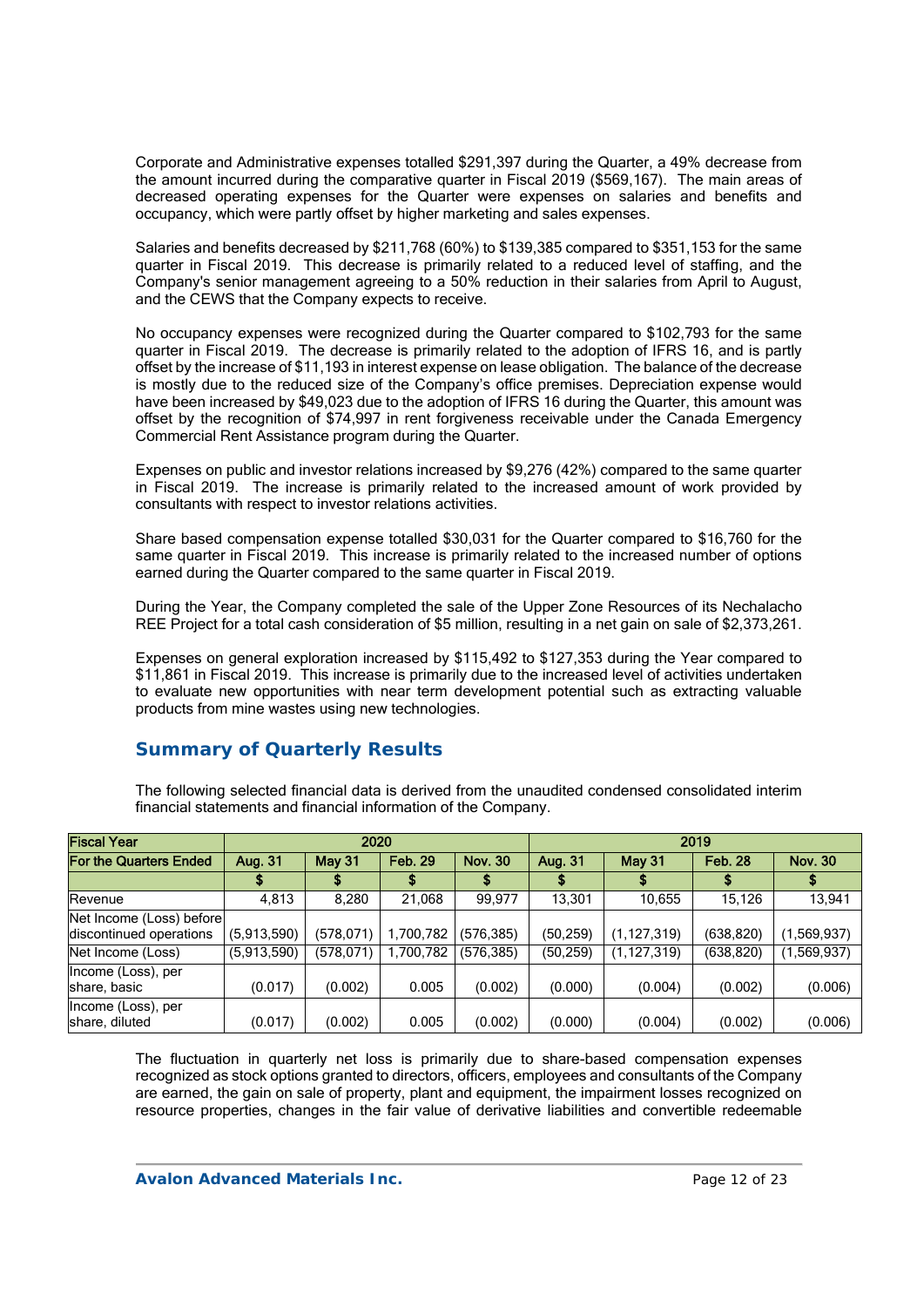preference shares, and expensed financing transaction costs. The costs of resource properties are written down at the time the properties are abandoned or considered to be impaired in value.

# **Liquidity and Capital Resources**

In management's view, given the nature of the Company's operations, which consists mainly of the exploration and development of mineral properties, the most relevant financial information relates primarily to current liquidity, solvency, and planned property expenditures. The Company's financial success will be dependent on the economic viability of its resource properties and the extent to which it can develop its mineral resources. Such development may take several years to complete and the amount of resulting income, if any, is difficult to determine. The sales value of any mineralization discovered by the Company is largely dependent on factors beyond the Company's control, including the market value of the metals and minerals to be produced.

The Company manages its capital structure and makes adjustments to it based on the funds available to the Company in light of changes in general economic conditions, the Company's short term working capital requirements, and its planned exploration and development program expenditure requirements.

As the Company is in the development stage, its principal source of capital is from the issuance of equity securities. In order to achieve its objectives, the Company expects to spend its existing working capital and raise additional funds as required.

The outbreak of the novel strain of coronavirus, specifically identified as "COVID-19", has resulted in governments worldwide enacting emergency measures to combat the spread of the virus. These measures, which include the implementation of travel bans, self-imposed quarantine periods and social distancing, have caused material disruption to businesses globally resulting in an economic slowdown. Global equity markets have experienced significant volatility and weakness. Governments and central banks have reacted with significant monetary and fiscal interventions designed to stabilize economic conditions. The duration and impact of the COVID-19 outbreak is unknown at this time, as is the efficacy of the government and central bank interventions. It is not possible to reliably estimate the length and severity of these developments and the impact on the Company's ability to raise capital, its financial results or its financial condition. The Company is implementing measures to reduce costs and preserve working capital during this period of reduced business activity. While the Company has closed its office temporarily due to the COVID-19 pandemic, staff continue to work from home on a reduced work schedule in anticipation of resuming project field work when it is safe to do so. Very minor field work, such as sample collection, has continued where possible under acceptable conditions. Among other measures, the Company's senior management has agreed to a 50% reduction in their salaries from April to August, 2020.

As at August 31, 2020, the Company has current assets of \$1,677,400 and current liabilities of \$1,043,819, and its working capital is \$633,581. Excluding the deferred flow-through share premium of \$136,800, the Company's adjusted working capital as at August 31, 2020 was \$770,381, (calculated by adding back the deferred flow-through share premium of \$136,800 to the working capital of \$633,581). As the de-recognition of the deferred flow-through share premium will not require the future out flow of resources by the Company, it is management's belief that the adjusted working capital figure provides useful information in assessing the Company's liquidity risk.

The Company's monthly operating expenditures, excluding expenditures on resource property work programs, average \$250,000 during periods of moderate project activity. The Company's contemplated resource property expenditures for Fiscal 2021, assuming the requisite financing is in place, are budgeted at approximately \$600,000 (excluding capitalized salaries and benefits).

The Company will need to raise additional capital to fund significant new work programs on the Separation Rapids Lithium and Lilypad Cesium-Tantalum Projects. Initiatives to raise additional capital are in progress. There continues to be some uncertainty as to the Company's ability to raise sufficient additional funds on favourable terms for all of its planned program expenditures. Discussions with potential joint venture partners to provide project financing are ongoing. These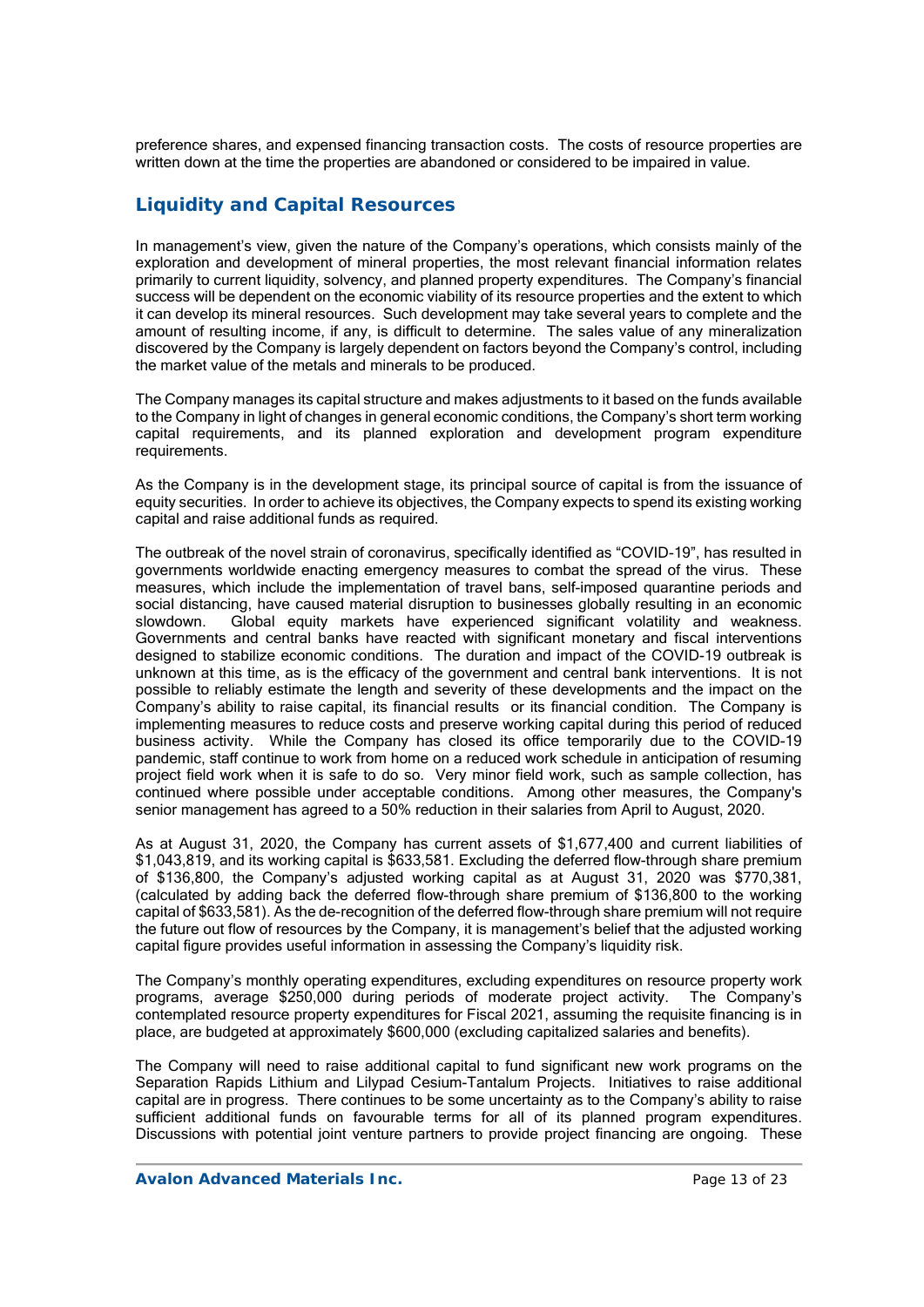conditions create some uncertainty about the Company's ability to continue as a going concern. The Company's expenditures on other discretionary exploration and development activities have some scope for flexibility in terms of amount and timing, which can be adjusted accordingly.

The Company does not have any externally imposed capital requirements other than those certain Redemption Events contained in the preferred share terms. The Company continues to work on attracting more substantial project financing through the participation of one or more strategic partners, a long term construction debt financing facility, and/or through the equity markets. If the Company is not able to secure financing on satisfactory terms, expenditures on the development of its projects will need to be delayed.

All of the Company's resource properties are owned, leased or licenced with minimal holding costs. The most significant holding costs being annual lease rental fees on Nechalacho of \$24,841 (which will now be shared 50/50 with Cheetah) and the annual expenditures related to the mining leases at Separation Rapids and Warren Township totalling \$3,327. As at August 31, 2020, the Company is required to incur additional Canadian Exploration Expenditures of \$539,400 by December 31, 2021. This amount represents the required expenditures resulting from the private placement completed in August 2020.

A joint venture with an industry partner or end-user may represent an attractive alternative for financing the further stages in the development of any of the Company's projects once the capital requirements become relatively large.

The Company has a lease for its premises. As at the date of this MDA, the minimum lease commitments under this lease are as follows:

| Fiscal year ended August 31, | 2021 | 165.158 |
|------------------------------|------|---------|
|                              | 2022 | 222.556 |
|                              | 2023 | 229.181 |
|                              | 2024 | 233.563 |
|                              | 2025 | 63.280  |
|                              |      |         |

# **Off Balance Sheet Arrangements**

As at August 31, 2020, the Company had no material off balance sheet arrangements such as guaranteed contracts, contingent interests in assets transferred to an entity, derivative instrument obligations or any instruments that could trigger financing, market or credit risk to the Company.

# **Transactions with Related Parties**

Balances and transactions between the Company and its subsidiaries have been eliminated on consolidation and are not disclosed here. Details of the transactions between the Company and other related parties are disclosed below:

#### a) Trading transactions

There have been no material trading transactions with related parties during the years ended August 31, 2020 and 2019, other than the participation by Mr. Donald Bubar, Director, President and CEO in the November 2018 private placement, whereby Mr. Bubar subscribed for 1,000,000 Units at \$0.07 per Unit. Each unit was comprised of one common share and one half of one common share purchase warrant. Each whole warrant entitled the holder to acquire one common share at a price of \$0.12 until November 1, 2020.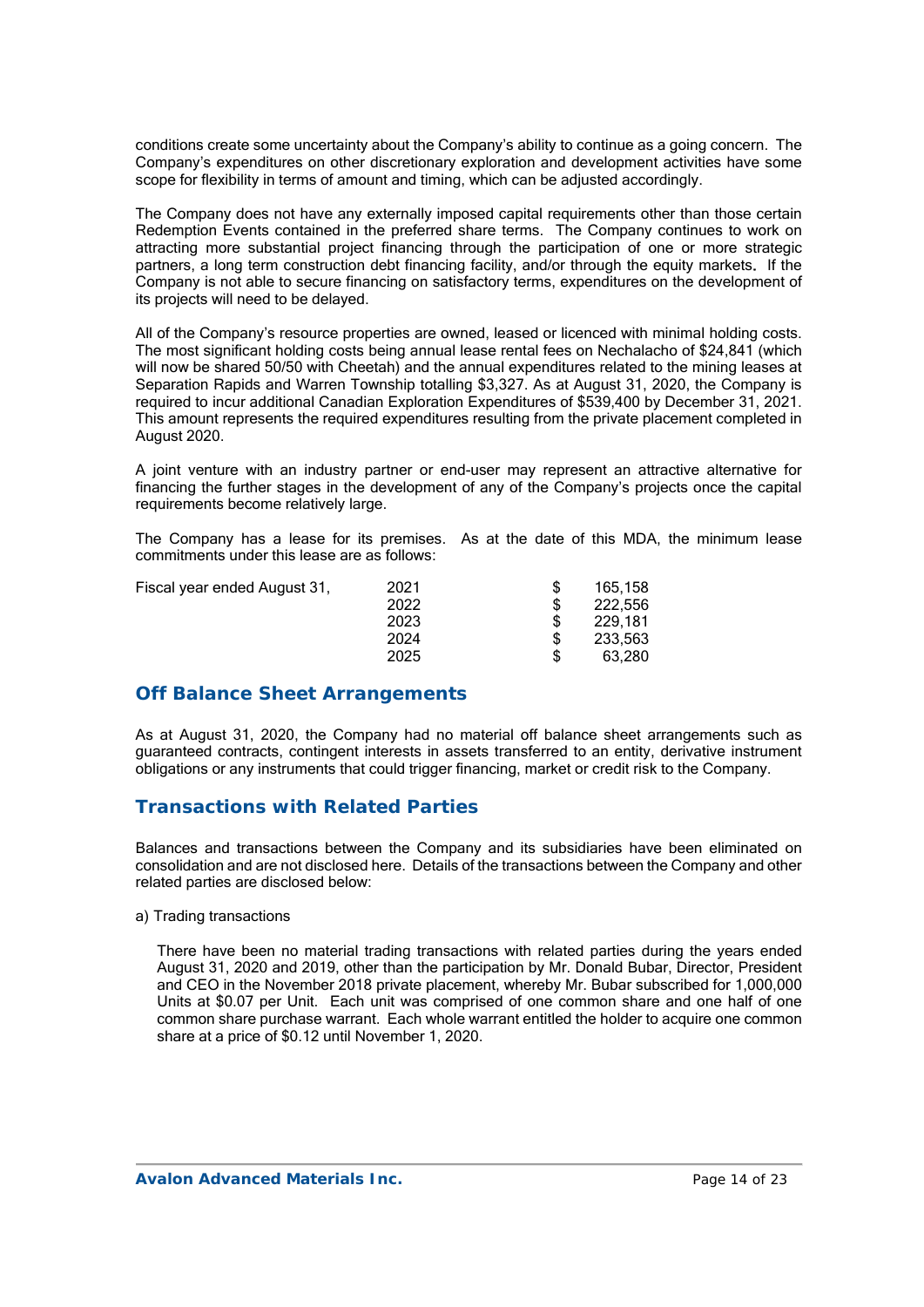b) Compensation of key management personnel

The remuneration of directors and other members of the Company's senior management team during each of the three and twelve months ended August 31, 2020 and August 31, 2019 are as follows:

|                                                          | <b>Three Months Ended</b> |                    |  |                    | <b>Twelve Months Ended</b> |                    |  |                    |
|----------------------------------------------------------|---------------------------|--------------------|--|--------------------|----------------------------|--------------------|--|--------------------|
|                                                          |                           | August 31,<br>2020 |  | August 31,<br>2019 |                            | August 31,<br>2020 |  | August 31,<br>2019 |
| Salaries, benefits and directors' fees <sup>(1)</sup> \$ |                           | 184,178            |  | 357.744            |                            | \$1,114,485        |  | 1,551,593          |
| Share based compensation <sup>(2)</sup>                  |                           | 18,039             |  | 13,699             |                            | 75.252             |  | 70,992             |
|                                                          |                           | 202.217            |  | 371.443            |                            | 1,189,737          |  | 1,622,585          |

- (1) Salaries and benefits of key management personnel capitalized to exploration and evaluation assets and PPE for the three and twelve months ended August 31, 2020 totaled \$11,150 (2019 - \$57,029) and \$199,915 (2019 - \$343,246), respectively.
- $(2)$  Fair value of stock options earned and recognized as share based compensation during the respective reporting period.

Unpaid directors' fees and salaries included in accrued liabilities and owing to the directors and members of the Company's senior management team totaled \$188,800 as at August 31, 2020 (August 31, 2019 - \$566,685).

## **Subsequent Events**

Subsequent to the end of the Period, the Company:

- a) granted an aggregate of 350,000 stock options with a weighted average exercise price of \$0.08 per share to certain employees and consultants of the Company. The weighted average contract life of these options at issuance was 4.1 years;
- b) extended the expiry dates for the remaining outstanding 2,187,500 warrants (each of which with an exercise price of \$0.12 per share) that were issued in the November 2018 Private Placement. The expiry date has been extended from November 1, 2020 to November 1, 2021 for 1,900,000 warrants, and the expiry date for the remaining 287,500 warrants has been extended from November 23, 2020 to November 23, 2021. All other terms and conditions of these warrants remain unchanged; and
- c) cancelled 200,000 stock options with a weighted average exercise price of \$0.08 per share.

## **Financial Instruments**

The Company's financial instruments consist of cash and cash equivalents, receivables, accounts payable and accrued liabilities, warrants denominated in foreign currency, and warrants with exercise prices that are subject to adjustment from time to time.

Management does not believe these financial instruments expose the Company to any significant interest, currency or credit risks arising from these financial instruments. The fair market values of cash and cash equivalents, receivables, and accounts payable and accrued liabilities approximate their carrying values.

The Company has 6,466,513 warrants outstanding as at August 31, 2020, with an original exercise price of US\$0.56 per share ("US\$ Warrants"). These warrants are subject to certain anti-dilution provisions, which may reduce the exercise price, with a floor of US\$0.5095 per share. The adjusted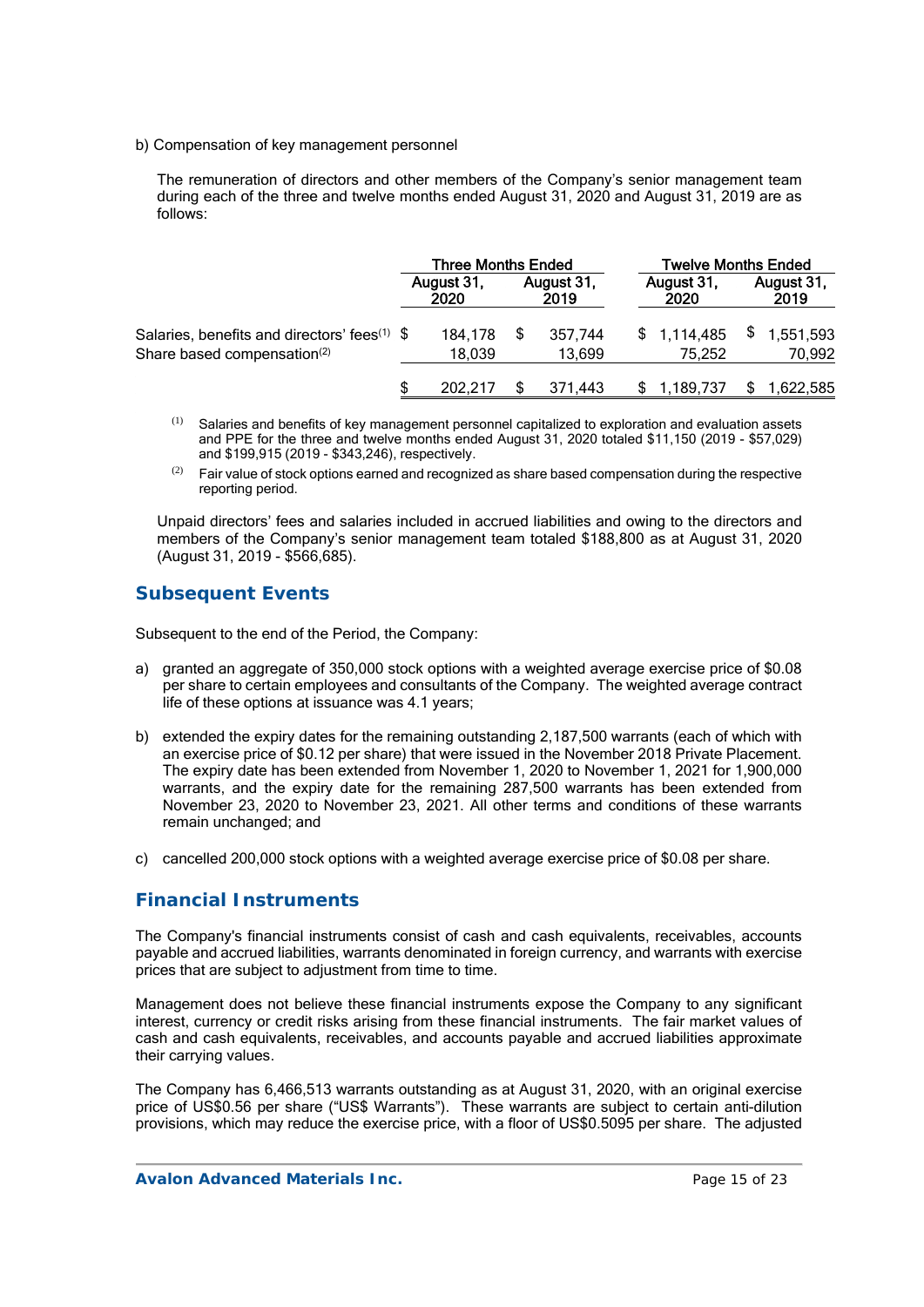exercise price as calculated by the anti-dilution provisions as at August 31, 2020 and as at the date of this MDA is US\$0.5223. These warrants are exercisable until June 13, 2021. These warrants were recorded at fair value at the time of issuance, and are re-measured at fair value using the Black-Scholes pricing model at each financial statement reporting date, with the resulting change in fair value being recorded in the statement of comprehensive loss.

Interest income from cash and cash equivalents are recorded in the statement of comprehensive loss.

## **Outstanding Share Data**

#### *a) Common and Preferred Shares*

The Company is presently authorized to issue an unlimited number of common shares without par value. The Company is also authorized to issue up to 25,000,000 preferred shares without par value, of which 950 have been issued and none is outstanding as at August 31, 2020.

As at August 31, 2020, and as of the date of this MDA, the Company had 348,413,157 common shares issued and outstanding.

#### *b) Options*

As at August 31, 2020, the Company had an aggregate of 13,545,000 incentive stock options outstanding with a weighted average exercise price of \$0.10 (of which 5,416,250 were vested and 8,128,750 were unvested). Subsequent to the end of the Period, 350,000 options were granted and 200,000 options were cancelled (as described earlier under "Subsequent Events"). As at the date of this MDA, the Company has 13,695,000 incentive stock options with a weighted average exercise price of \$0.10 outstanding.

#### *c) Warrants*

As at August 31, 2020 the Company has the following common share purchase warrants outstanding:

- i. 6,466,513 US\$ Warrants, with an original exercise price of US\$0.56 per share and are exercisable until June 13, 2021. These warrants are also subject to certain antidilution provisions, which may reduce the exercise price, with a floor of US\$0.5095 per share. The adjusted exercise price as calculated by the anti-dilution provisions as at August 31, 2020 and as at the date of this MDA is US\$0.5223;
- ii. 10,000 warrants, issued pursuant to the Accommodation Agreement, with an exercise price of \$0.23 per share and will on August 2, 2021;
- iii. 1,900,000 warrants with an exercise price of \$0.12 per share expiring on November 1, 2020, or if the closing price of the common shares on the TSX is \$0.16 or higher for a period of twenty consecutive trading days after November 1, 2018, the Company may, by notice to the holder reduce the expiry date of the warrants to not less than 30 days from the date of such notice. Subsequent to the end of the year the expiry date of these warrants was extended to November 1, 2021;
- iv. 287,500 warrants with an exercise price of \$0.12 per share expiring on November 23, 2020, or if the closing price of the common shares on the TSX is \$0.16 or higher for a period of twenty consecutive trading days after November 23, 2018, the Company may, by notice to the holder reduce the expiry date of the warrants to not less than 30 days from the date of such notice. Subsequent to the end of the year the expiry date of these warrants was extended to November 23, 2021;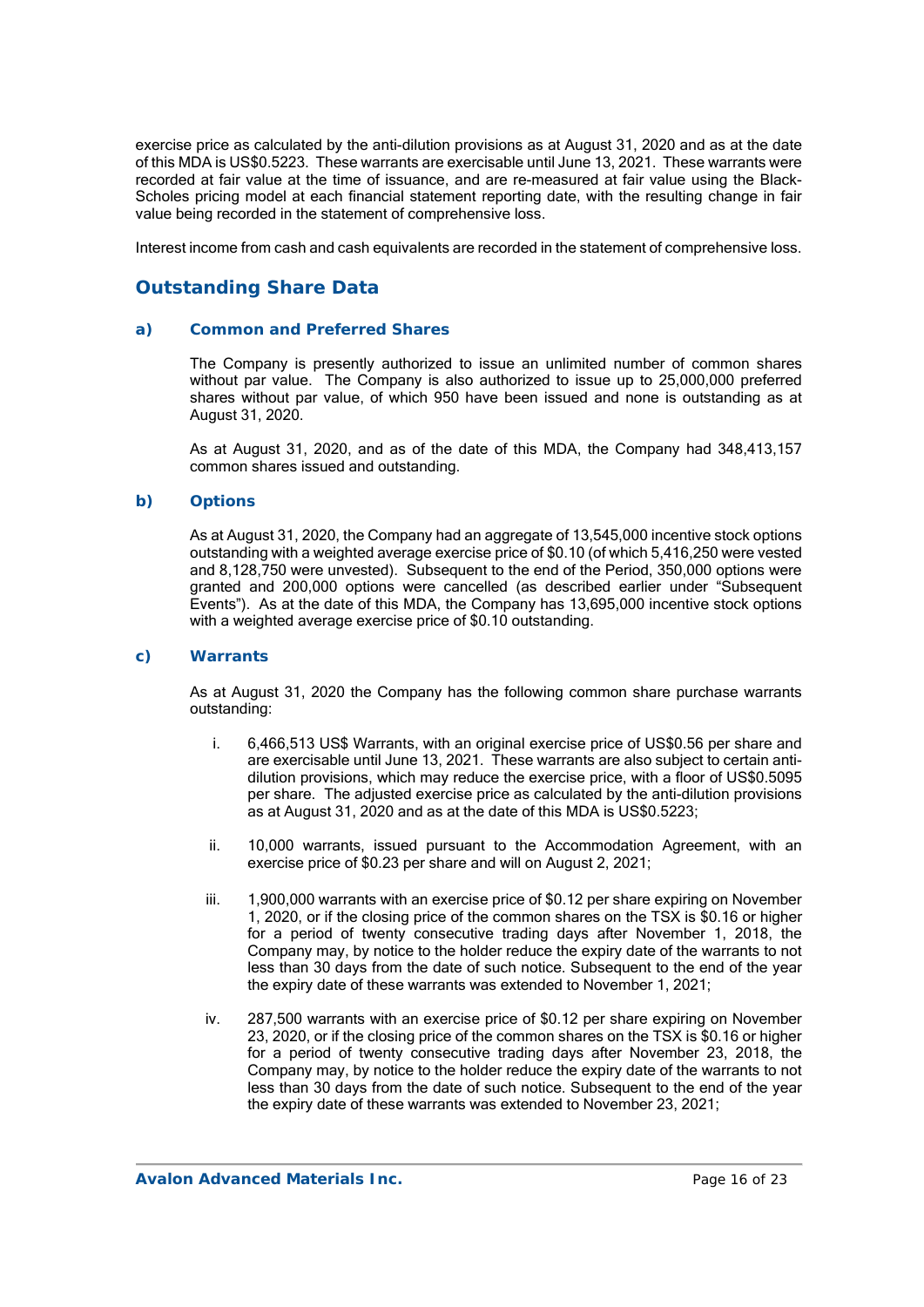- v. 4,575,000 warrants with an exercise price of \$0.07 per share expiring on November 30, 2021; and
- vi. 6,900,000 A1 Warrants with an exercise price of \$0.23 per common share which are exercisable until March 10, 2022;
- vii. 3,000,000 warrants with an exercise price of \$0.12 per share expiring on August 25, 2022.
- viii. 6,250,000 B1 Warrants with an exercise price of \$0.15 per common share which are exercisable until January 15, 2023; and
- ix. 3,750,000 C1 Warrants with an exercise price of \$0.125 per common share which are exercisable until June 29, 2023;

The Company is also committed to issue 20,000 warrants to the NWTMN in two equal installments of 10,000 warrants upon the Nechalacho Project meeting certain milestones. These warrants will have a contractual term of five years and will have an exercise price based on the then current market price of the Company's common shares at the date of issue of the warrants.

### *d) Brokers' Compensation Warrants*

As at August 31, 2020, the Company had no compensation warrants outstanding.

### **Disclosure Controls and Procedures**

Disclosure controls and procedures are designed to provide reasonable assurance that material information is gathered and reported to senior management, including the Chief Executive Officer ("CEO") and Chief Financial Officer ("CFO"), as appropriate, to permit timely decisions regarding public disclosure.

Management, including the CEO and CFO, has evaluated the effectiveness of the design and operation of the Company's disclosure controls and procedures as of August 31, 2020. Based on this evaluation, the CEO and CFO have concluded that the Company's disclosure controls and procedures are designed effectively to provide reasonable assurance that the information required to be disclosed in annual filings, interim filings, or other reports filed or submitted under Canadian securities legislation, or reports filed or submitted under the U.S. Securities Exchange Act of 1934 is recorded, processed, summarized and reported within the time period specified in those rules.

During the process of review and evaluation, it was determined that the Company's disclosure controls and procedures are operating effectively as at August 31, 2020.

## **Internal Control over Financial Reporting**

The CEO and CFO are also responsible for the design of the Company's internal controls over financial reporting ("ICFR") to provide reasonable assurance regarding the reliability of financial reporting and the preparation of financial statements for external purposes in accordance with IFRS. Because of its inherent limitation, internal control over financial reporting may not prevent or detect misstatements.

Under the supervision, and with the participation, of the CEO and CFO, management conducted an evaluation of the effectiveness of the Company's ICFR based on the framework Internal Control – Integrated Framework (COSO 2013 framework) issued by the Committee of Sponsoring Organizations of the Treadway Commission. Based on that evaluation, the CEO and CFO have concluded that the design and operation of the Company's ICFR were effective as at August 31, 2020. No material weaknesses were identified by management during this evaluation.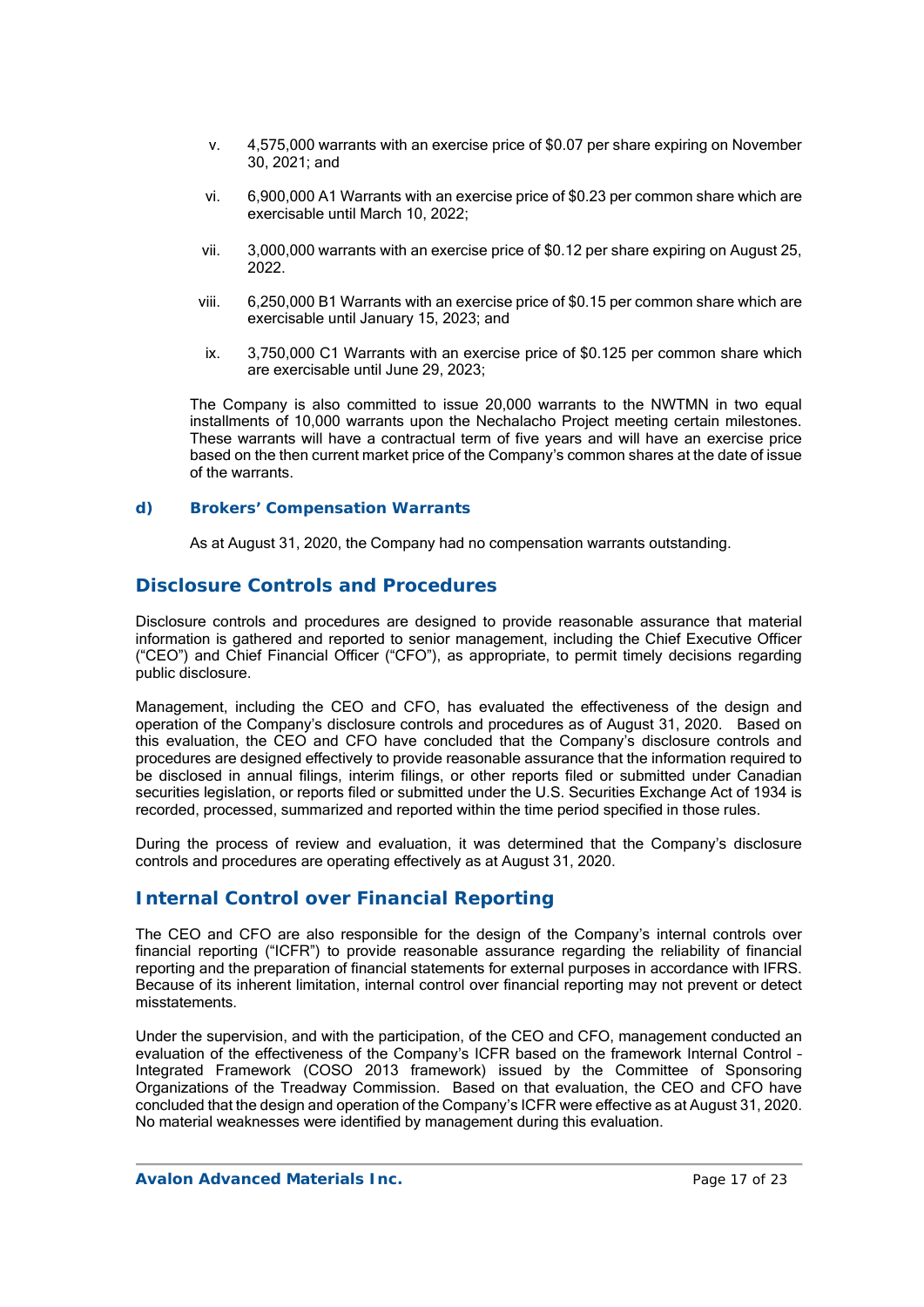There have been no changes to the Company's design of internal controls over financial reporting that occurred during the Quarter that materially affected, or are reasonably likely to affect, the Company's ICFR.

# **Critical Accounting Judgments and Estimation Uncertainties**

The preparation of the consolidated financial statements in conformity with IFRS requires that the Company's management make critical judgments, estimates and assumptions about future events that affect the amounts reported in the consolidated financial statements and the related notes thereto. Actual results may differ from those estimates. Estimates and assumptions are reviewed on an on-going basis based on historical experience and other factors that are considered to be relevant under the circumstances. Revisions to estimates are accounted for prospectively.

The Company has identified the following significant areas where critical accounting judgments, estimates and assumptions are made and where actual results may differ from these estimates under different assumptions and conditions and may materially affect financial results or the financial position reported in future periods.

Further details of the nature of these assumptions and conditions may be found in the relevant notes to the consolidated financial statements.

### *Key Sources of Estimation Uncertainty*

Information about assumptions and estimation uncertainties that have a significant risk of resulting in a material adjustment to the financial results or the financial positions reported in future periods are included in the following notes:

#### Recoverability of Exploration and Evaluation Assets, Development Assets and Property, Plant and **Equipment**

The Company assesses its long-lived assets, specifically all exploration and evaluation assets, development assets and property, plant and equipment ("PPE") at each reporting date to determine whether any indication of impairment exists. Where an indicator of impairment exists, a formal estimate of the recoverable amount is made, which is the higher of the fair value less costs of disposal and value in use. These assessments require the use of estimates and assumptions such as longterm commodity prices, discount rates, foreign exchange rates, years to commencement of production, future capital requirements, exploration potential and operating performance.

#### Determination of Reserve and Resource Estimates

Mineral reserves and resources are estimates of the amount of ore that can be economically and legally extracted from the Company's exploration and development properties. The estimation of recoverable reserves is based upon factors such as estimates of commodity prices, production costs, production techniques, future capital requirements and foreign exchange rates, along with geological assumptions and judgments made in estimating the size and grade of the ore body. Changes in the reserve or resource estimates may impact the carrying value of exploration and evaluation assets, development assets, PPE, site closure and reclamation provision and amortization expense.

#### Fair Value of Share Based Payments and Warrants

The Company follows IFRS 2, Share-based Payment, in determining the fair value of share based payments. This calculated amount is not based on historical cost, but is derived based on assumptions (such as the expected volatility of the price of the underlying security, expected hold period before exercise, dividend yield and the risk-free rate of return) input into a pricing model. The model requires that management make forecasts as to future events, including estimates of: the average future hold period of issued stock options and compensation warrants before exercise, expiry or cancellation; future volatility of the Company's share price in the expected hold period; dividend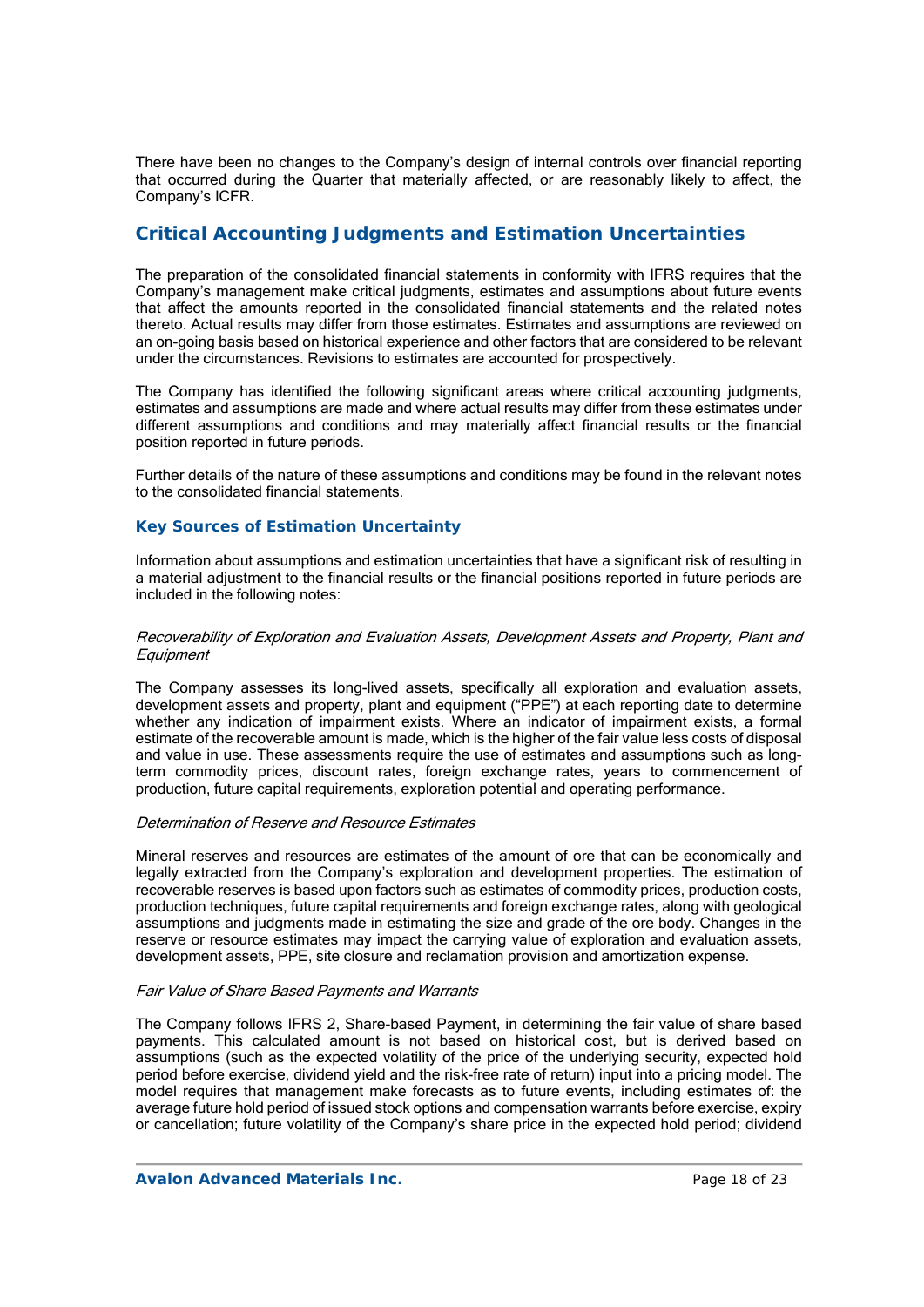yield; and the appropriate risk-free rate of interest. The resulting value calculated is not necessarily the value that the holder of the option or warrant could receive in an arm's length transaction, given that there is no market for the options or compensation warrants and they are not transferable. Similar calculations are made in estimating the fair value of the warrant component of an equity unit. The assumptions used in these calculations are inherently uncertain. Changes in these assumptions could materially affect the related fair value estimates.

#### Site Closure and Reclamation Provision

The Company's accounting policy for the recognition of a site closure and reclamation obligation requires significant estimates and assumptions such as: requirements of the relevant legal and regulatory framework, the magnitude of possible disturbance and the timing thereof, extent and costs of required closure and rehabilitation activity, and discount rate. These uncertainties may result in future actual expenditures differing from the amounts currently provided. Site closure and reclamation provision recognized is periodically reviewed and updated based on the facts and circumstances available at the time. Changes to the estimated future costs are recognized in the Statement of Financial Position by adjusting both the site closure and reclamation asset and provision.

#### Property, Plant and Equipment - Estimated Useful Lives

Management estimates the useful lives of PPE based on the period during which the assets are expected to be available for use. The amounts and timing of recorded expenses for depreciation of PPE for any period are affected by these estimated useful lives. The estimates are reviewed at least annually and are updated if expectations change as a result of physical wear and tear, technical or commercial obsolescence and legal or other limits to use. It is possible that changes in these factors may cause significant changes in the estimated useful lives of the Company's PPE in the future.

### *Critical Judgments*

Information about critical judgments in applying accounting policies that have most significant effect on the consolidated financial statements are as follows:

#### Capitalization of Exploration and Evaluation Costs

Exploration and evaluation costs incurred during the year are recorded at cost. Capitalized costs include costs directly attributable to exploration and evaluation activities, including salaries and benefits of employees who are directly engaged in the exploration and evaluation activities. Administrative and other overhead costs are expensed. Exploration and evaluation costs incurred that have been determined to have future economic benefits and can be economically recoverable are capitalized. In making this judgment, management assesses various sources of information including but not limited to the geologic and metallurgic information, history of conversion of mineral deposits to proven and probable mineral reserves, scoping and feasibility studies, proximity of operating facilities, operating management expertise and existing permits.

# **Changes in Accounting Policies Including Initial Adoption**

The Company adopted the following new accounting standards during the Period:

*a) IFRS 16, Leases* 

IFRS 16, Leases ("IFRS 16") was issued by the IASB in January 2016 and replaces IAS 17 Leases ("IAS 17"). IFRS 16 specifies the methodology to recognize, measure, present and disclose leases. The standard provides a single lessee accounting model, requiring lessees to recognize assets and liabilities for all leases except for short-term leases and leases with low value assets. At the commencement date of a lease, a lessee will recognize a liability to make lease payments (i.e., the lease obligation) and an asset representing the right to use the underlying asset during the lease term (i.e., the right-of-use ("ROU") asset). Lessees will be required to separately recognize the interest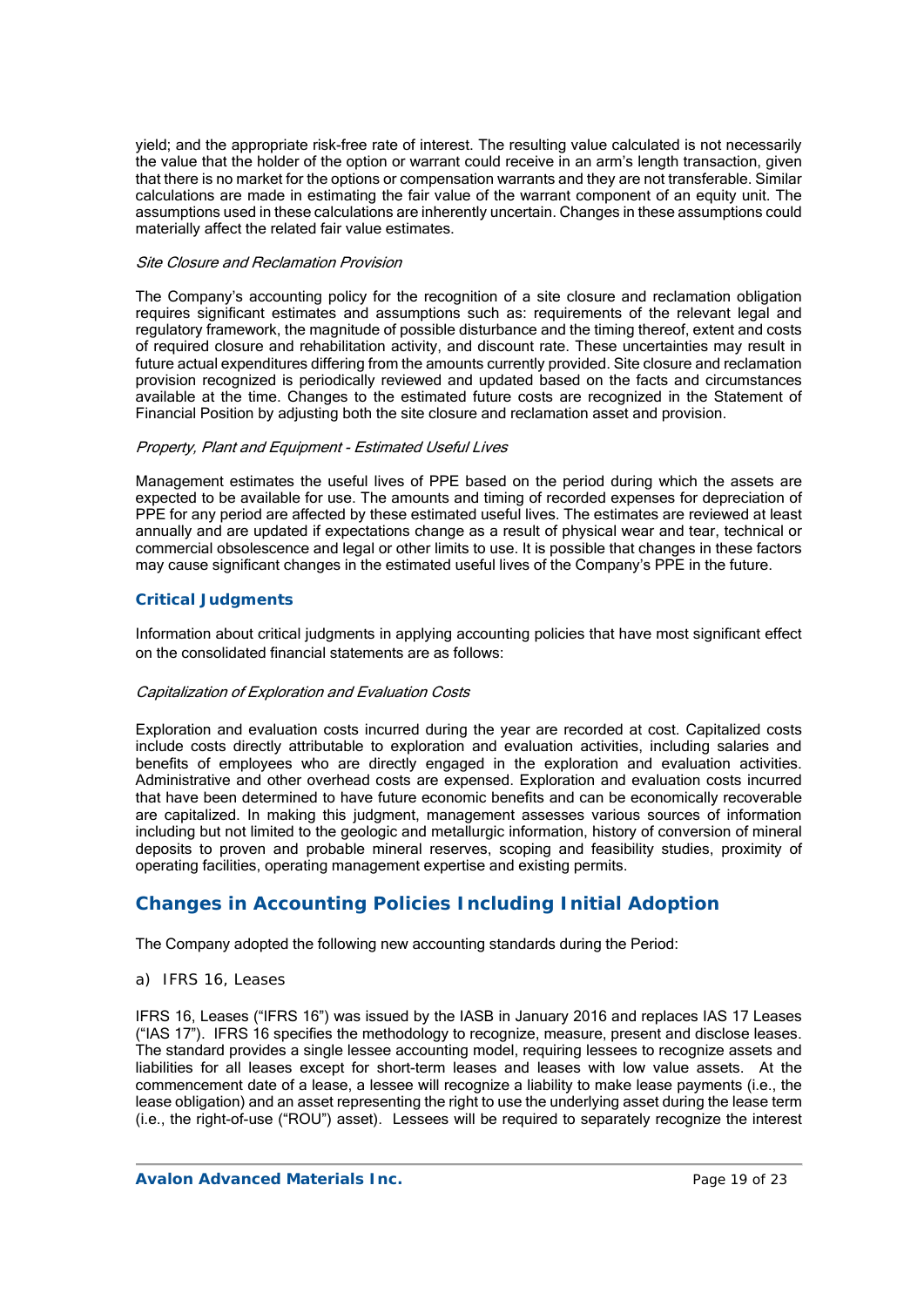expense on the lease obligation and the depreciation expense on the ROU asset. IFRS 16 substantially carries forward the lessor accounting requirements in IAS 17.

IFRS 16 is effective for annual periods beginning on or after January 1, 2019, with early adoption permitted. A lessee will apply IFRS 16 to its leases either retrospectively to each prior reporting period presented; or retrospectively with the cumulative effect of initially applying IFRS 16 being recognized at the date of initial application.

The lease obligation is initially measured at the present value of the lease payments that are not paid at the commencement date, discounted using the interest rate implicit in the lease or, if that rate cannot be readily determined, the Company's incremental borrowing rate. The lease obligation is measured at amortized cost using the effective interest method. Depreciation is recognized on the ROU asset on a straight line basis over the shorter of the lease term and the useful life.

Effective September 1, 2019, the Company adopted IFRS 16 using the modified retrospective approach and accordingly the information presented for fiscal 2019 has not been restated.

On initial application, the Company recognized a ROU asset (included in property, plant and equipment) and a corresponding lease obligation relating to a lease for its office premises in Toronto, which had previously been classified as an operating lease under IAS 17. The Company has elected to record the ROU asset based on the corresponding lease obligation. The ROU asset and lease obligation of \$1,045,810 were recorded as of September 1, 2019, with no net impact on the opening retained earnings. When measuring the lease obligation, the Company discounted the remaining lease payments under the lease contract using its estimated weighted-average incremental borrowing rate of 5.0%.

The adoption of IFRS 16 had the following impact on the Company's consolidated statement of comprehensive loss for the Year:

| Increase in depreciation expense                  | 196.090    |
|---------------------------------------------------|------------|
| Increase in interest on lease obligation          | 43.530     |
| Decrease in corporate and administrative expenses | (207, 063) |
|                                                   |            |

Total increase in expenses, decrease in net income and comprehensive income \$ 32,557

The adoption of IFRS 16 had no net impact on the Company's condensed consolidated interim statement of cash flows for the Year, but had increased the cash used by financing activities by \$207,063, which was offset by the same amount of decrease for the cash used by operating activities.

## **Recent Accounting Pronouncements**

As at August 31, 2020 and the date of this MDA, there are no significant newly issued pronouncements that are applicable to the Company.

## **Forward-Looking Statements, Risk Factors and Qualified Persons**

Certain of the statements that are not historical facts contained in this MDA are forward-looking statements that involve risks and uncertainties that could cause actual events or results to differ materially from estimated or anticipated events or results reflected in the forward-looking statements. Such forward-looking statements reflect the Company's current views with respect to future events and include, among other things, statements regarding targets, estimates and/or assumptions in respect of reserves and/or resources, and are based on estimates and/or assumptions related to future economic, market and other conditions that, while considered reasonable by management, are inherently subject to risks and uncertainties, including significant business, economic, competitive, political and social uncertainties and contingencies. These estimates and/or assumptions include, but are not limited to: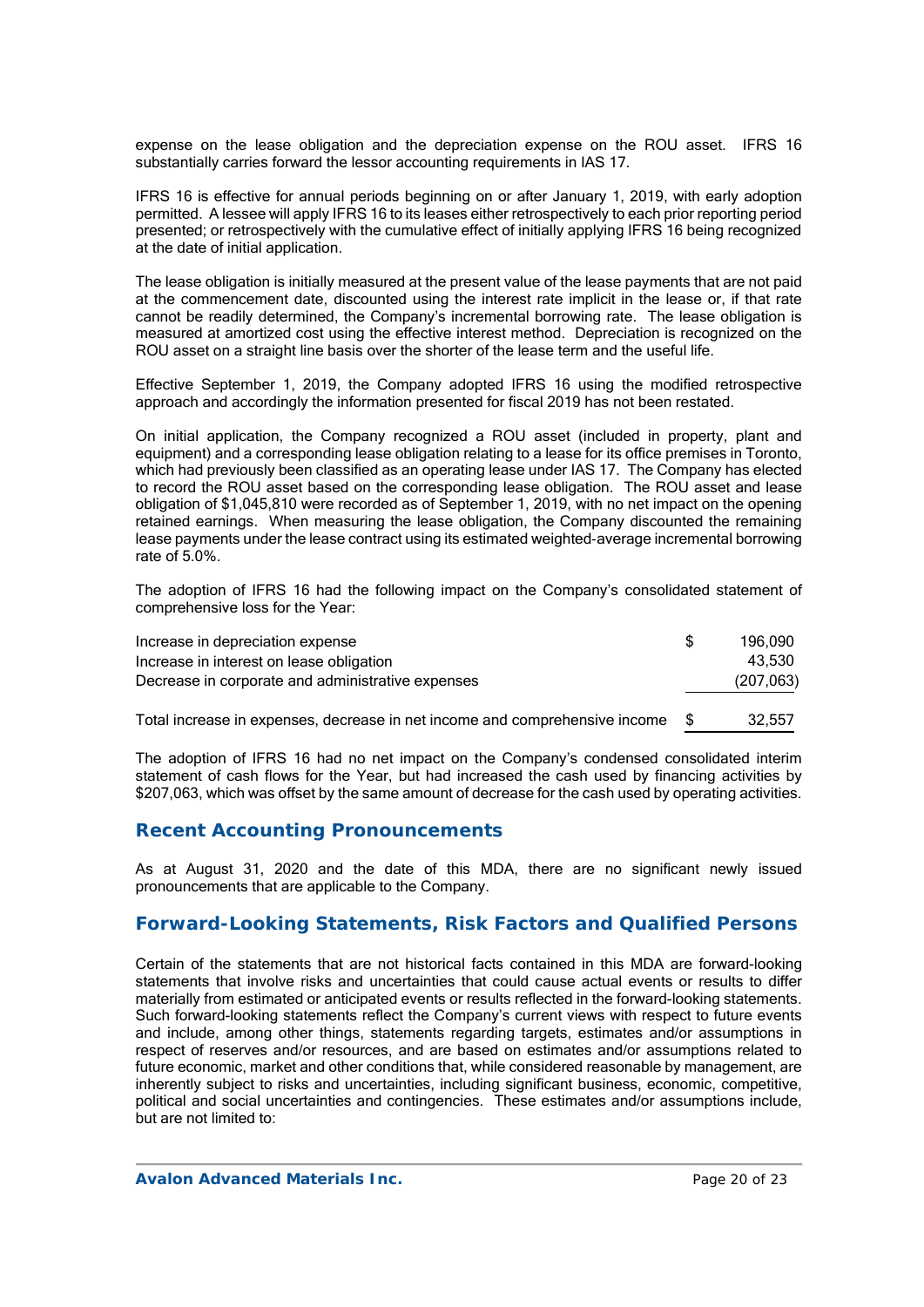- grade of ore:
- mineral product and commodity prices;
- metallurgical recoveries;
- operating costs;
- achievement of current timetables for development;
- strength of the global economy;
- availability of additional capital; and
- availability of supplies, equipment and labour.

Factors that could cause the Company's actual results, performance, achievements, developments or events to differ materially from those expressed or implied by forward-looking statements include, among others, the factors described or referred to under "Description of the Business - Risk Factors" in the Company's Annual Information Form for the year ended August 31, 2020, and:

- risks related to the Company's history of losses, lack of operating history, ability to generate material revenues and continue as a going concern;
- risks related to establishing new mining operations in the event that the Company elects to proceed with the development of one of its mineral projects;
- risks related to the Company's need for additional financing:
- risks related to any joint venture or strategic alliances that may be entered into by the Company;
- risks related to the impact of the novel coronavirus ("COVID-19") pandemic, or other global pandemics;
- risks related to either Avalon's or Cheetah's development plans of the Nechalacho Project negatively impacting the other's development plans;
- risks related to the progression of the Separation Rapids Lithium Project to a positive feasibility stage;
- risks related to securing product off-take agreements on a timely basis;
- risks related to the unique ore type at the Nechalacho Rare Earth Elements Project ("Nechalacho" or the "Nechalacho Project") and the Separation Rapids Lithium Project for which known metallurgical processes have not previously been applied;
- uncertainty related to title to the Company's properties as well as the risk of delays in obtaining licenses and permits as a result of local opposition, including uncertainty related to any challenges in connection with Indigenous land title claims and Indigenous rights;
- risks related to the possible existence of rights and interests of Indigenous groups, which may limit the Company's ability to develop its properties;
- risks related to the need to acquire properties for the hydrometallurgical plant and potentially a rare earth refinery for the Nechalacho Project;
- risks that actual capital costs, production schedules and economic returns for the Nechalacho Project may differ significantly from those anticipated by the Company;
- risks related to the demand for technology metals and minerals and fluctuations in their pricing;
- risks related to the demand for lithium and fluctuations in its pricing;
- risks related to competition and the actions of competitors:
- risks related to costs or delays in the commercialization of rare earth products;
- uncertainties related to the fact that the Company's mineral resources and mineral reserves are only estimates;
- •
- risks related to obtaining, maintaining and renewing licenses and permits, and the material costs, liabilities and obligations in connection therewith;
- risks that the Company will be subject to material costs, liabilities and obligations in connection with environmental laws, regulations and approvals and that approvals will not be available;
- uncertainties involving uninsured risks;
- risks related to possible shortages of supplies, equipment and labour;
- risks related to the Company's ability to attract and retain qualified management and technical personnel;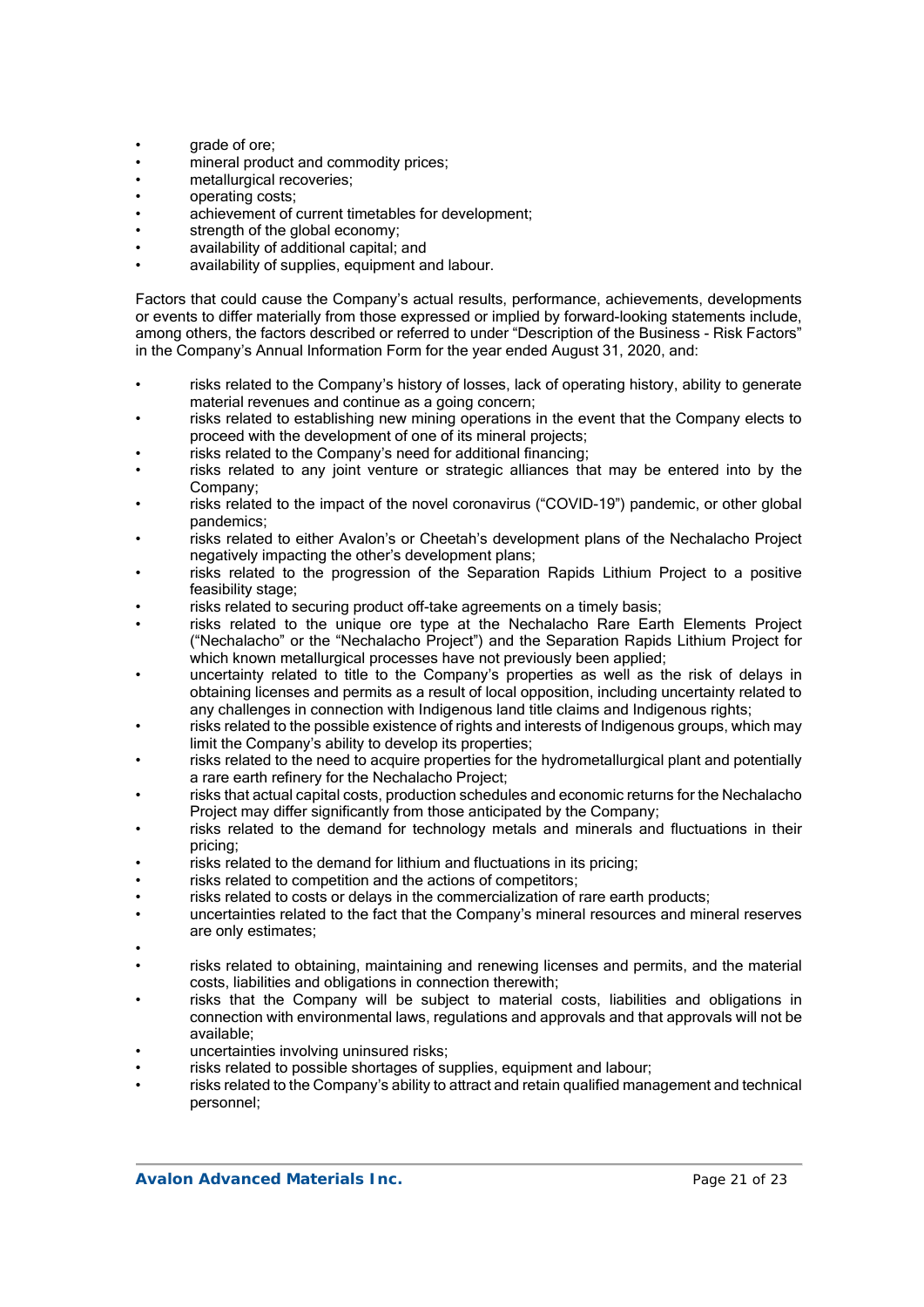- uncertainty whether the Company will acquire commercially mineable ore deposits or whether the current mineral deposits identified by the Company can be developed as commercially viable ore bodies;
- risks inherent to the competitive nature of the mineral industry;
- risks related to the extensive federal, state, provincial, territorial and local laws and regulations to which the Company's activities are subject;
- risks related to the availability and reliability of adequate infrastructure;
- risks and hazards inherent to the mining industry:
- risks related to any changes in critical accounting estimates that adversely affect the Company's financial results;
- risks related to potential conflicts of interest of the Company's directors and officers who may have involvement with other resource companies;
- risks related to cybersecurity;
- risks due to being a "passive foreign investment company" for U.S. purposes;
- risks related to fluctuations of currency exchange rates;
- risks related to share price volatility:
- risks related to dilution of existing shareholders;
- risks related to not paying cash dividends;
- risks related to being a non-US corporation; and
- risks related to there being no market for the Company's warrants.

Most of the foregoing factors are beyond the Company's ability to control or predict. Although the Company has attempted to identify important factors that could cause actual results, performance, achievements, developments or events to differ materially from those described in forward-looking statements, there may be other factors that cause actual results, performance, achievements, developments or events not to be as anticipated, estimated or intended. There can be no assurance that the estimates and/or assumptions upon which these forward-looking statements are based will occur.

Readers can identify many of these statements by looking for words such as "believe", "expects", "will", "intends", "projects", "anticipates", "estimates", "continues" or similar words or the negative thereof. There can be no assurance that the plans, intentions or expectations upon which these forward-looking statements are based will occur.

The forward-looking statements contained herein are made as of the date of this MDA and are expressly qualified in their entirety by this cautionary statement. Readers should not place undue reliance on the forward-looking statements, which reflect management's plans, estimates, projections and views only as of the date hereof. The Company undertakes no obligation to publicly revise these forward-looking statements to reflect subsequent events or circumstances, except as required by applicable law.

The technical information included in this MDA, unless otherwise stated, has been reviewed and approved by Donald S. Bubar, P. Geo., President and Chief Executive Officer of the Company and Dr. William Mercer, P. Geo., Vice-President, Exploration of the Company. Mr. Bubar and Dr. Mercer are both Qualified Persons under National Instrument 43-101 ("NI 43-101").

# **Notice Regarding Presentation of our Mineral Reserve and Resource Estimates**

This MDA has been prepared in accordance with the requirements of Canadian securities laws, which differ from the requirements of United States securities laws. Unless otherwise indicated, all reserve and resource estimates included in this MDA have been prepared in accordance with NI 43-101. NI 43-101 is a rule developed by the Canadian Securities Administrators which establishes standards for all public disclosure an issuer makes of scientific and technical information concerning mineral projects.

Canadian standards, including NI 43-101, differ significantly from the requirements of the United States Securities and Exchange Commission (the "SEC"), and reserve and resource information